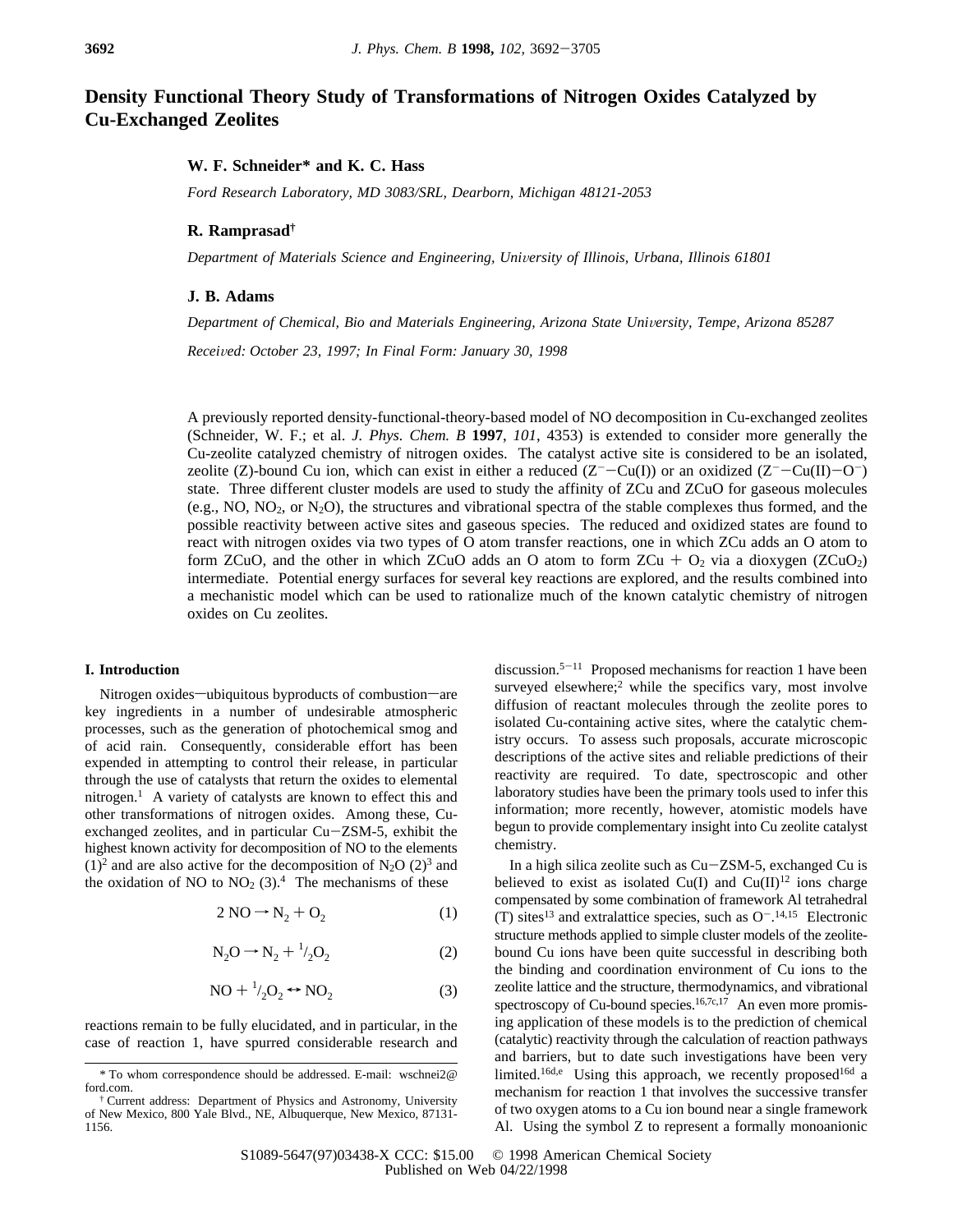portion of the zeolite lattice, the mechanism can be summarized as follows:

$$
ZCu + 2 NO \rightarrow [ZCuONNO]^{\dagger} \rightarrow ZCuO + N_2O \quad (4)
$$

$$
ZCuO + N_2O \rightarrow [ZCuOONN]^{\dagger} \rightarrow ZCuO_2 + N_2 \quad (5)
$$

$$
ZCuO_2 \rightarrow ZCu + O_2 \tag{6}
$$

The key catalytic intermediates in this model are ZCu, a zeolite bound  $Cu(I)$  ion, and  $ZCuO$ , a (nominally)  $Cu(II)$  ion charge compensated by both the zeolite and an extra-lattice oxygen. The ability to cycle between these states and thus to serve as an oxygen atom shuttle was identified as the key function of the Cu centers in the catalytic process. We present here a more complete density functional theory (DFT) examination of the binding, spectroscopy, and reactivity of nitrogen oxides with ZCu and ZCuO. The results allow us to propose a reaction scheme that accounts for the observed catalytic activity of the Cu zeolites and that is consistent with many experimental observations.

A central difficulty in applying electronic structure methods to the reactivity of Cu-zeolite catalysts is representation of the active site. ZSM-5, for instance, has a large (288 atom) unit cell containing a small number of nearly randomly distributed Al T-sites and associated Cu ions. The precise nature of the Cu environment, and its relationship to the observed reactivity, is unknown. A brute force approach to modeling this system is clearly impractical and, given the necessarily limited scope of such an approach, potentially misleading. In this and previous work we instead focus on obtaining a correct description of the Cu oxidation state and Cu-ligand (L) interactions and systematically study how these are modified by secondary zeolite coordination. In general, we find that a simple  $(Cu-L)^+$  cluster (i.e., with the zeolite coordination ignored) correlates remarkably well with models containing sophisticated representations of the zeolite. In the present work, in addition to the  $(Cu-L)^+$  model (**1a**), we examine two single T-site models in which the Cu ion



is two-coordinated to  $Si(OH)_4 (1b)$  or  $Al(OH)_4^-(1c)$ . Previous theoretical<sup>16a,b</sup> and experimental work<sup>18</sup> is consistent with a low coordination environment for low valent Cu. These models are of a computationally convenient size, provide a reasonable representation of the zeolite coordination, and allow us to consider the effects of an environment ranging from very weakly to very strongly electron donating. All three models yield qualitatively similar results for nitrogen oxide binding and reactivity and differ quantitatively in chemically sensible ways. We believe that the use of models such as these, in which the coordination environment is varied in a rational manner, is ultimately the most efficient and productive route to modeling Cu-zeolite chemistry.

This paper is organized as follows. The computational approach is described in the following section. We then examine the binding modes, energetics, and vibrational spectroscopy of a range of small molecules coordinated to ZCu,

including NO,  $N_2$ ,  $O_2$ ,  $CO$ ,  $N_2O$ , and  $NO_2$ , followed by consideration of a similar series for ZCuO. Next we examine some reactions of these species with ZCu and ZCuO leading to cleavage of  $N-O$  and formation of  $N-N$  and  $O-O$  bonds. Finally, we combine these pieces into a mechanistic model of nitrogen oxide chemistry on Cu zeolite catalysts.

#### **II. Computational Details**

Energies and energy gradients were calculated using the Amsterdam Density Functional (ADF) code.<sup>19</sup> Geometries and vibrational spectra were determined within the local spin density approximation  $(LSDA)^{20}$  and the final energies improved by perturbative application of Becke exchange<sup>21</sup> and Perdew correlation<sup>22</sup> gradient corrections (BP86). In previous studies of model Cu clusters, we have found that this approach gives results very similar to those obtained by the self-consistent application of gradient corrections in both the geometry optimization and energy calculation steps and that it is considerably more efficient computationally. A valence double-*ú* plus polarization Slater-type basis was used for all atoms, save Cu, for which a double-*ú* s and p and triple-*ú* d Slater-type basis was used. The numerical integration mesh parameter, which determines the approximate number of significant digits in the internal numerical integrations in ADF, was set to at least 5.0, and in most cases 6.0.<sup>19b</sup> With these mesh parameters, total energies are converged to  $\leq 0.1$  kcal mol<sup>-1</sup> and geometries to  $\leq 0.001$  Å. Geometry optimizations were performed in one of two ways: for simpler systems, the algorithms implemented in ADF were used directly, while for most of the larger T-site model calculations, the efficient natural internal coordinate and geometry optimization algorithms as implemented in GAMESS-US25 were used. Geometries were converged to maximum and root-mean-square gradients of less than  $10^{-4}$  and  $4 \times 10^{-5}$ hartree bohr<sup>-1</sup>, respectively. Vibrational frequencies were obtained by two-sided numerical differentiation of the analytic gradients. In most cases all atoms were varied in the frequency evaluations, but in some the Z model was held fixed to reduce the number of gradient calculations necessary. Test calculations indicated essentially no difference in the vibrational frequencies obtained with either method. LSDA harmonic frequencies generally reproduce the experimental fundamentals of molecules within a few percent;<sup>24</sup> because this error is small but variable, we compare calculated vibrational frequencies directly with experimental results.

## **III. Results**

**Small Molecules.** The calculated structures and harmonic vibrational frequencies of several key small molecules are listed in Table 1. The LSDA geometries agree very well with experiment. The LSDA harmonic frequencies overestimate the experimental fundamental frequencies by  $0-6\%$ , save for NO<sub>3</sub>, in which case vibronic coupling strongly perturbs the e′ modes.25 Mulliken populations and spin densities are reported for comparison with bound molecules and have unsurprising values. The binding energies reported in Table 1 and elsewhere are with respect to hypothetical, spin restricted atoms, and are meaningful only when combined to calculate the energies of chemical reactions.

**ZCu Chemistry.** Tables 2-4 contain calculated structural, energetic, and population data for the bare  $Cu^+$ ,  $Cu^+[Si(OH)_4]$ , and  $Cu^+[Al(OH)_4^-]$  models, respectively. Each of these is closed shell and formally  $d^{10}$ , but the Cu(I) center becomes progressively more electron rich across the series (compare, e.g., the Cu Mulliken charges). During geometry optimization,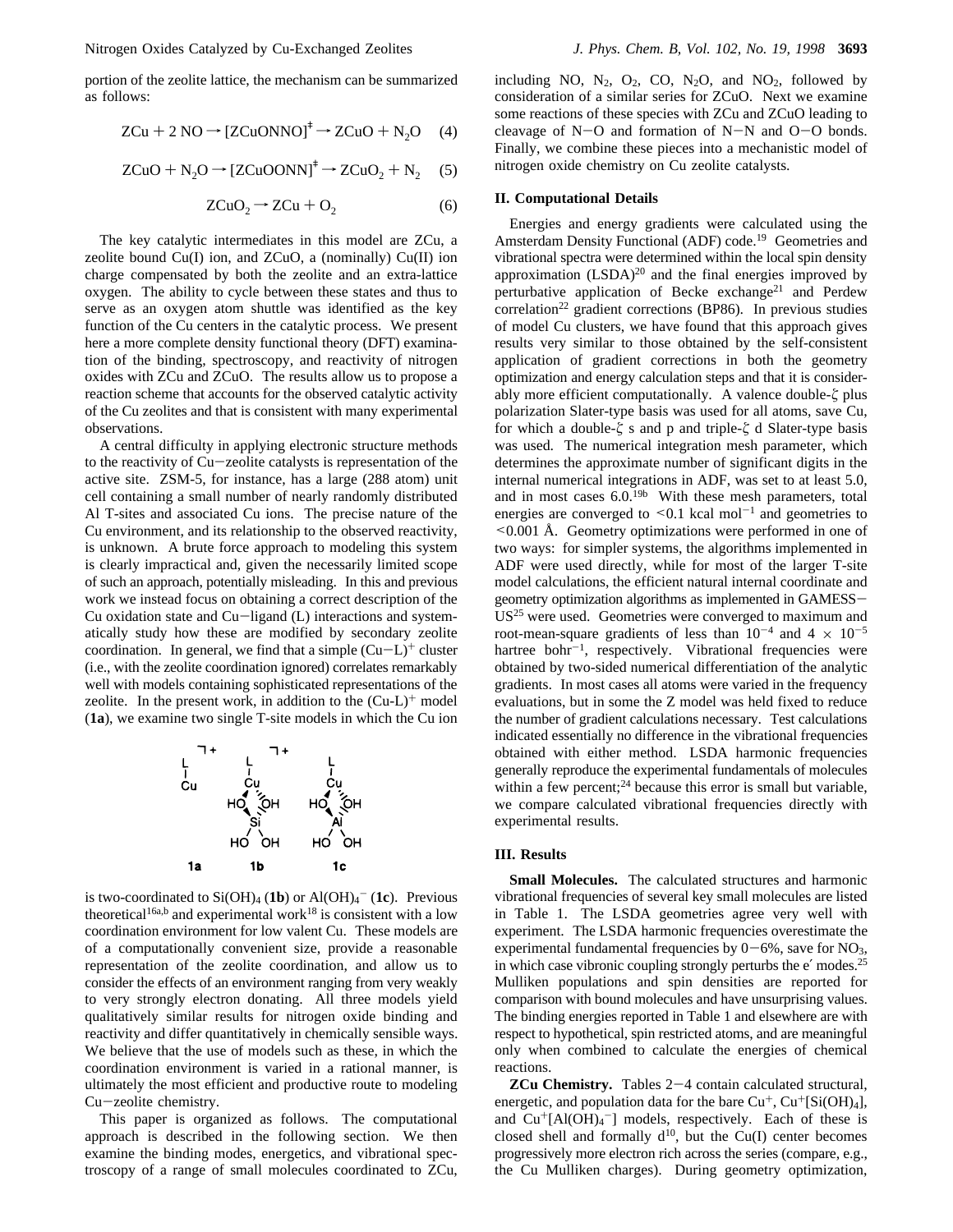**TABLE 1: LSDA Structures,***<sup>a</sup>* **Becke**-**Perdew Post-SCF Binding Energies,***<sup>b</sup>* **Mulliken Charge and Spin Densities, and Vibrational Frequencies of Small Molecules***<sup>c</sup>*

|                 | state                            | BE       | geometry parameters <sup>d</sup>                     | Mulliken charges<br>(spin densities)        | vibrational frequency <sup>d</sup>                                                   |
|-----------------|----------------------------------|----------|------------------------------------------------------|---------------------------------------------|--------------------------------------------------------------------------------------|
| $\Omega$        | $^{3}P$                          | $-35.6$  |                                                      |                                             |                                                                                      |
| $N_2$           |                                  | $-378.5$ | $N-N: 1.099(1.098)$                                  |                                             | 2408 (2331)                                                                          |
| O <sub>2</sub>  | $^1\Sigma_g^+$<br>$^3\Sigma_u^-$ | $-220.7$ | $O-O: 1.218(1.207)$                                  |                                             | 1568 (1556)                                                                          |
| CO              | $1\Sigma^+$                      | $-338.7$ | $C-O: 1.131(1.128)$                                  | C: 0.38                                     | 2180 (2143)                                                                          |
| N <sub>O</sub>  | $^{2}\Pi$                        | $-277.0$ | $N=O$ : 1.155 (1.151)                                | N: 0.26(0.69)<br>$O: -0.26(0.31)$           | 1935 (1876)                                                                          |
| NO <sub>2</sub> | ${}^2A_1$                        | $-413.2$ | $N=O$ : 1.197 (1.194)<br>$\angle$ ONO: 133.4 (133.8) | N: 0.81(0.45)<br>$O: -0.40(0.27)$           | $a_1$ : 754 (750)<br>$a_1$ : 1391 (1320)<br>b <sub>2</sub> : $1723(1617)$            |
| $N_2O$          | $1\Sigma^+$                      | $-482.6$ | $N-N: 1.131(1.127)$<br>$N-O: 1.181(1.185)$           | $N_1$ : -0.16<br>$N_2$ : 0.62<br>$Q: -0.46$ | $\pi$ : 610 (589)<br>$\sigma^+$ : 1346 (1285)<br>$\sigma^+$ : 2360 (2224)            |
| NO <sub>3</sub> | ${}^2A_2'$                       | $-525.7$ | $N=O$ : 1.231 (1.240)                                | N: $1.28(-0.07)$<br>$O: -0.43(0.36)$        | $e_1$ : 521 (380)<br>$a_1$ : 793 (762)<br>$a_1$ : 1132 (1060)<br>$e_1$ : 1358 (1492) |

<sup>*a*</sup> Distances in angstroms, angles in degrees. *b* Binding energy (kcal mol<sup>-1</sup>) reported with respect to spin-restricted atoms. <sup>*c*</sup> Frequencies in cm<sup>-1</sup>.<br><sup>*d*</sup> Experimental geometry and frequency data in parentheses



**Figure 1.** LSDA structures of ZCu (top) and ZCuO (bottom), for  $Z =$  $Si(OH)<sub>4</sub>$  (left) and  $Al(OH)<sub>4</sub>$ <sup>-</sup> (right). Open circles represent H atoms.

 $Cu$ <sup>+</sup>[Si(OH)<sub>4</sub>] relaxes to a  $C_{2v}$  structure with a Cu–O separation of 2.01 Å, while the more strongly bound  $Cu^+[Al(OH)_4^-]$  adopts a slightly puckered  $C_s$  conformation with a  $Cu-O$  separation of only 1.92 Å (Figure 1). The  $C_s$   $Cu^+[Al(OH)_4^-]$  structure is less than 1 kcal mol<sup>-1</sup> more stable than a  $C_{2v}$ -constrained one, and presumably other conformations of similar energy and other or no symmetry also exist. The exact conformation of the T-site model has essentially no effect on the binding of additional molecules, and for computational convenience  $C_s$  symmetry is imposed in all the reported T-site model calculations. The framework structures shown in Figure 1 change very little with the addition of extralattice ligands.

ZCu can serve as a coordination center for a variety of gas molecules within a zeolite:

$$
ZCu + L \leftrightarrow ZCuL \tag{7}
$$

The simplest such adsorbates are the diatomics, including  $N_2$ ,  $CO$ , NO, and  $O<sub>2</sub>$ . While not directly relevant to nitrogen oxide

chemistry, CO binding to Cu(I) has been used extensively as a spectroscopic probe of Cu-zeolite catalysts. N<sub>2</sub> binding is known but less widely studied.<sup>10a,d</sup> Isoelectronic CO and  $N_2$ yield linear  $ZCu(I)-CO$  and  $ZCu(I)-N_2$  complexes on all the ZCu models (Tables  $2-4$ ). CO bonding is accompanied by a slight decrease in  $C$ -O bond length and blue shift of  $C$ -O stretch frequency (Tables 1 and 5) and  $N_2$  bonding by an increase in N-N separation and red shift of N-N frequency. The calculated  $C-O$  and  $N-N$  separations increase and stretch frequencies decrease as the Cu(I) center becomes more electron rich and is better able to back-donate  $\pi$  electron density to the ligand. The Cu<sup>+</sup>[Al(OH)<sub>4</sub><sup>-</sup>] model reproduces surprisingly well the experimentally observed  $Cu(I)C-O$  and  $Cu(I)N-N$  vibrational frequencies in Cu-ZSM-5. As shown in Figure 2, CO binds by approximately 40 kcal mol<sup>-1</sup> to ZCu, comparable to earlier predictions for CO on low-coordinate  $Cu(I),$ <sup>16a</sup> while apolar  $N_2$  binds by only about 25 kcal mol<sup>-1</sup>. The CO binding energy increases with the electron donating strength of the Z model, while  $N_2$  binding has a smaller  $\pi$  component and is less sensitive to the Z model.

NO binding on Cu(I) in zeolites is well-known experimentally and has been studied extensively computationally.<sup>16,17a-c</sup> NO binds bent on ZCu, with an unpaired electron localized in an antibonding orbital of NO  $2\pi$  origin. The bonding can thus be described as  $ZCu(I)$ -( $\cdot$ N=O) (i.e., with NO as a covalently bound neutral ligand).<sup>16a</sup> Similar to CO, NO is a strong  $\pi$  acid, and across the model series the Cu-N bond length decreases, the N-O bond length increases, the CuNO angle opens up, and the N-O stretch frequency shifts to the red, with the  $Z =$  $Al(OH)<sub>4</sub>$ <sup>-</sup> model giving the best agreement with the Cu(I)-NO vibrational frequency in Cu-ZSM-5. The ZCu-NO bond strength is slightly  $(3-6 \text{ kcal mol}^{-1})$  less than ZCu-CO in all models,<sup>16a</sup> with the smallest difference for electron-rich  $Cu^+[Al(OH)_4^-]$  (Figure 2).

NO also binds O-down on ZCu, yielding a bent structure with an unpaired electron localized on the NO ligand (i.e., ZCu(I)-  $(O=N<sub>Y</sub>)$ . The preference for N-down over O-down bonding ranges from 14 to 19 kcal mol<sup>-1</sup> across the Z model series, with the difference least on the bare  $Cu<sup>+</sup>$  ion. While the O-down isomer is unlikely to be long lived, it is likely produced transiently and, as discussed below, may be an important intermediate in reactions involving O-atom transfer to Cu.

In addition to the mononitrosyls, NO readily forms dinitrosyls  $ZCu(NO)_2$ . In their most stable form, both NO ligands are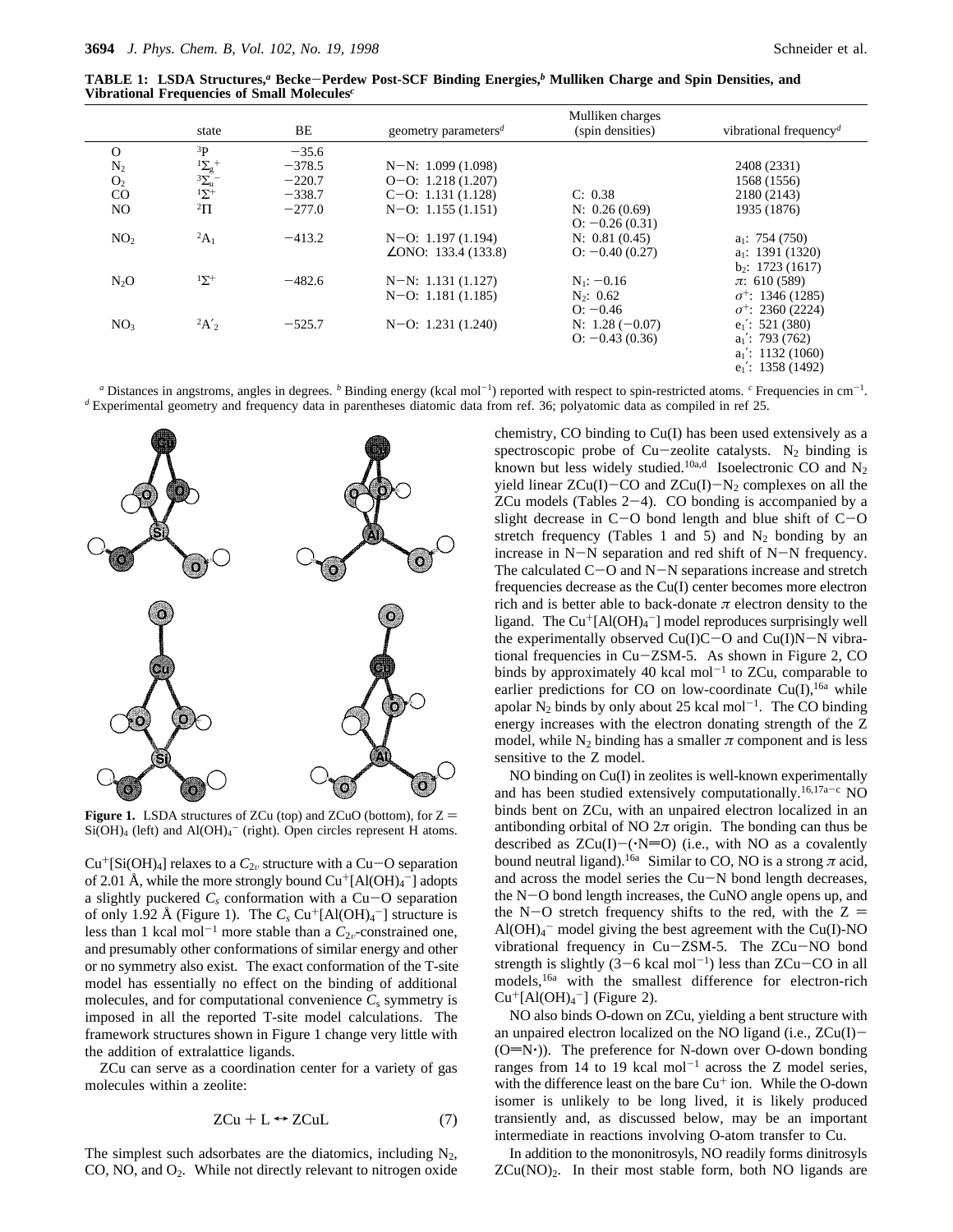| I<br>$\overline{\phantom{a}}$     |
|-----------------------------------|
|                                   |
| received control control into     |
|                                   |
| ⁄ Cu-E∧cidigeu Zeolites<br>)<br>I |
|                                   |

 $\overline{\phantom{0}}$ 

|                            | selected geometry parameters<br>BE |          |            |       |               |       |               | Mulliken charges<br>Mulliken spin densities<br>Cu d |      |        |      |         |         |         |         |        |      |         |         |         |         |
|----------------------------|------------------------------------|----------|------------|-------|---------------|-------|---------------|-----------------------------------------------------|------|--------|------|---------|---------|---------|---------|--------|------|---------|---------|---------|---------|
| $Cu+$                      |                                    | 187.6    |            |       |               |       |               |                                                     | 10.0 | $Cu$ : | 1.00 |         |         |         |         |        |      |         |         |         |         |
| $CuO+$                     | $3\Sigma^-$                        | 101.7    | $Cu-O:$    | 1.728 |               |       |               |                                                     | 9.47 | Cu:    | 1.22 | О:      | $-0.22$ |         |         | Cu:    | 0.35 | О:      | 1.65    |         |         |
| $CuO2+$                    | 3A''                               | $-49.0$  | $Cu-O:$    | 1.850 | $O - O$ :     | 1.231 | CuOO:         | 118.6                                               | 9.77 | Cu:    | 1.02 | $O1$ :  | $-0.11$ | $O_2$ : | 0.09    | Cu:    | 0.20 | $O1$ :  | 0.73    | $O_2$ : | 1.07    |
| $Cu(η2-O2)+$               | ${}^3B_1$                          | $-45.2$  | $Cu-O:$    | 2.010 | $O - O$ :     | 1.261 | OCuO:         | 36.6                                                | 9.75 | Cu:    | 1.08 | O:      | $-0.04$ |         |         | Cu:    | 0.17 | O:      | 0.91    |         |         |
| $CuNO+$                    | $^{2}A'$                           | $-124.0$ | $Cu-N$ :   | 1.843 | $N=O$ :       | 1.139 | CuNO:         | 128.6                                               | 9.73 | Cu:    | 0.87 | N:      | 0.25    | O:      | $-0.12$ | Cu:    | 0.26 | N:      | 0.42    | O:      | 0.32    |
| $CuON+$                    | $^{2}A'$                           | $-110.6$ | $Cu-O:$    | 1.937 | $N=O$ :       | 1.151 | CuON:         | 128.9                                               | 9.83 | Cu:    | 0.83 | O:      | $-0.28$ | N:      | 0.45    | Cu:    | 0.21 | O:      | 0.15    | N:      | 0.64    |
| $CuCO+$                    | $1\Sigma^+$                        | $-189.6$ | $Cu-C:$    | 1.818 | $C=O$ :       | 1.122 | CuCO:         | 180.0                                               | 9.80 | Cu:    | 0.86 | C:      | 0.43    | O:      | $-0.29$ |        |      |         |         |         |         |
| $CuN2+$                    | $1\Sigma^+$                        | $-215.1$ | $Cu-N_1$ : | 1.831 | $N-N$ :       | 1.100 | CuNN:         | 180.0                                               | 9.81 | Cu:    | 0.91 | $N_1$ : | 0.03    | $N_2$ : | 0.05    |        |      |         |         |         |         |
| $CuN2O+$                   | $1\Sigma^+$                        | $-325.6$ | $Cu-N_1$ : | 1.817 | $N-N$ :       | 1.130 | $N_2 = O$ :   | 1.156                                               | 9.83 | Cu:    | 0.88 | $N_1$ : | $-0.11$ | $N_2$ : | 0.53    |        |      |         |         |         |         |
|                            |                                    |          |            |       |               |       |               |                                                     |      |        |      | O:      | $-0.30$ |         |         |        |      |         |         |         |         |
| $CuON2+$                   | $\mathrm{^1A'}$                    | $-315.8$ | $Cu-O$ :   | 1.894 | $O-N_1$ :     | 1.208 | $N-N$ :       | 1.118                                               | 9.90 | Cu:    | 0.87 | O:      | $-0.56$ | $N_1$ : | 0.73    |        |      |         |         |         |         |
|                            |                                    |          |            |       | $CuON1$ :     | 127.1 | ONN:          | $-176.7$                                            |      |        |      | $N_2$ : | $-0.04$ |         |         |        |      |         |         |         |         |
| $Cu(\eta^2\text{-NO}_2)^+$ | 2A'                                | $-244.4$ | $Cu-N:$    | 1.929 | $Cu-O1$ :     | 2.116 | $O_1-N$ :     | 1.240                                               | 9.74 | Cu:    | 0.94 | N:      | 0.66    | $O_1$ : | $-0.33$ | Cu:    | 0.29 | N:      | 0.21    | $O_1$ : | 0.31    |
|                            |                                    |          | $O_2-N$ :  | 1.172 | $O_1CuN$ :    | 35.3  | $O_1NO_2$ :   | 134.1                                               |      |        |      | $O2$ :  | $-0.27$ |         |         |        |      | $O2$ :  | 0.19    |         |         |
| $CuO2N+$                   | $^{2}B_{2}$                        | $-240.8$ | $Cu-O:$    | 1.937 | $O-N$ :       | 1.262 | OCuO:         | 63.0                                                | 9.52 | Cu:    | 1.06 | N:      | 0.66    | O:      | $-0.36$ | Cu:    | 0.38 | N:      | $-0.04$ | O:      | 0.33    |
|                            |                                    |          |            |       |               |       | ONO:          | 106.6                                               |      |        |      |         |         |         |         |        |      |         |         |         |         |
| $CuONO+$                   | $^{2}A'$                           | $-250.5$ | $Cu-O1$ :  | 1.856 | $O_1-N$ :     | 1.248 | $N=O_2$ :     | 1.166                                               | 9.82 | Cu:    | 0.91 | $O1$ :  | $-0.49$ | N:      | 0.84    | Cu:    | 0.05 | $O_1$ : | 0.22    | N:      | 0.41    |
|                            |                                    |          |            |       | $CuO1N$ :     | 119.1 | $O_1NO_2$ :   | 128.9                                               |      |        |      | $O_2$ : | $-0.26$ |         |         |        |      | $O_2$ : | 0.32    |         |         |
| $CuNO3$ <sup>+</sup>       | ${}^{2}B_1$                        | $-375.7$ | $Cu-O:$    | 1.939 | $O-N$ :       | 1.286 | $N-O'$ :      | 1.177                                               | 9.60 | Cu:    | 1.10 | N:      | 1.24    | O:      | $-0.49$ | Cu:    | 0.34 | N:      | $-0.04$ | O:      | 0.28    |
|                            |                                    |          | OCuO:      | 66.1  | CuON:         | 91.6  | ONO':         | 124.6                                               |      |        |      |         |         | $O'$ :  | $-0.35$ |        |      |         |         | $O'$ :  | 0.13    |
| $Cu(NO)2$ <sup>+</sup>     | $\mathbf{A}_1$                     | $-434.0$ | $Cu-N$ :   | 1.936 | $N=O$ :       | 1.142 | CuNO:         | 117.8                                               | 9.66 | Cu:    | 0.76 | N:      | 0.29    | O:      | $-0.17$ |        |      |         |         |         |         |
|                            |                                    |          |            |       |               |       | NCuN:         | 95.3                                                |      |        |      |         |         |         |         |        |      |         |         |         |         |
| $CuONNO+$                  | $\mathrm{^3A}''$                   | $-409.6$ | $Cu-O1$ :  | 1.862 | $O_1 - N_1$ : | 1.204 | $N-N$ :       | 1.930                                               | 9.84 | Cu:    | 0.88 | $O_1$ : | $-0.42$ | $N_1$ : | 0.24    | Cu:    | 0.12 | $O1$ :  | 0.35    | $N_1$ : | 0.85    |
|                            |                                    |          |            |       |               |       | $N_2 = O_2$ : | 1.127                                               |      |        |      | $N_2$ : | 0.45    | $O_2$ : | $-0.14$ |        |      | $N_2$ : | 0.37    | $O_2$ : | 0.30    |
|                            |                                    |          | $CuO1N1$ : | 122.1 | $O_1N_1N_2$ : | 107.6 | $N_1N_2O_2$ : | 111.3                                               |      |        |      |         |         |         |         |        |      |         |         |         |         |
| $[CuONNO^+]^*$             | $\mathbf{A}^{\prime\prime}$        | $-380.1$ | $Cu-O1$ :  | 1.766 | $O_1 - N_1$ : | 1.605 | $N-N$ :       | 1.181                                               | 9.61 | Cu:    | 1.02 | $O1$ :  | $-0.47$ | $N_1$ : | 0.08    | $Cu$ : | 0.24 | $O1$ :  | 0.93    | $N_1$ : | 0.07    |
| (linear)                   |                                    |          |            |       |               |       | $N_2 = O_2$ : | 1.173                                               |      |        |      | $O_2$ : | $-0.27$ | $N_2$ : | 0.65    |        |      | $O_2$ : | 0.45    | $N_2$ : | 0.31    |
|                            |                                    |          | $CuO1N1$ : | 111.9 | $O_1N_1N_2$ : | 109.7 | $N_1N_2O_2$ : | 159.5                                               |      |        |      |         |         |         |         |        |      |         |         |         |         |
| $[CuONNO^+]^*$             | $\mathrm{^3A}''$                   | $-374.9$ | $Cu-O1$ :  | 1.770 | $O_1 - N_1$ : | 1.651 | $N-N$ :       | 1.174                                               | 9.60 | Cu:    | 1.02 | $O1$ :  | $-0.44$ | $N_1$ : | 0.10    | Cu:    | 0.25 | $O1$ :  | 1.01    | $N_1$ : | 0.03    |
| (cyclic)                   |                                    |          | $Cu-O2$ :  | 2.979 | $O_2-N_2$ :   | 1.181 |               |                                                     |      |        |      | $O_2$ : | $-0.34$ | $N_2$ : | 0.66    |        |      | $O2$ :  | 0.40    | $N_2$ : | 0.31    |
|                            |                                    |          | $CuO1N1$ : | 120.9 | $O_1N_1N_2$ : | 109.9 | $N_1N_2O_2$ : | 156.1                                               |      |        |      |         |         |         |         |        |      |         |         |         |         |
|                            |                                    |          | $CuO2N2$ : | 79.1  | OCuO:         | 73.9  |               |                                                     |      |        |      |         |         |         |         |        |      |         |         |         |         |
| $[CuOONN^+]^*$             | 3A''                               | $-361.9$ | $Cu-O1$ :  | 1.779 | $O-O$ :       | 1.552 | $O_2-N_1$ :   | 1.397                                               | 9.64 | Cu:    | 1.03 | $O_1$ : | $-0.36$ | $O_2$ : | $-0.20$ | Cu:    | 0.22 | $O1$ :  | 0.83    | $O_2$ : | 0.41    |
| (linear)                   |                                    |          |            |       |               |       | $N_1 - N_2$ : | 1.132                                               |      |        |      | $N_1$ : | 0.46    | $N_2$ : | 0.07    |        |      | $N_1$ : | 0.10    | $N_2$ : | 0.44    |
|                            |                                    |          | $CuO1O2$ : | 109.7 | $O_1O_2N_1$ : | 117.0 | $O_2N_1N_2$ : | 138.4                                               |      |        |      |         |         |         |         |        |      |         |         |         |         |
| $[CuOONN^+]^*$             | $\mathrm{^3A}''$                   | $-359.0$ | $Cu-O1$ :  | 1.855 | $O-O$ :       | 1.604 | $O_2-N_1$ :   | 1.272                                               | 9.57 | Cu:    | 1.02 | $O_1$ : | $-0.27$ | $O_2$ : | $-0.16$ | Cu:    | 0.35 | $O_1$ : | 0.94    | $O_2$ : | 0.17    |
| (cyclic)                   |                                    |          |            |       | $N-N$ :       | 1.172 | $N_2$ –Cu:    | 2.003                                               |      |        |      | $N_1$ : | 0.52    | $N_2$ : | $-0.11$ |        |      | $N_1$ : | 0.03    | $N_2$ : | 0.51    |
|                            |                                    |          | $CuO1O2$ : | 103.8 | $O_1O_2N_1$ : | 111.7 | $O_2N_1N_2$ : | 130.0                                               |      |        |      |         |         |         |         |        |      |         |         |         |         |
| $CuO\cdots ONO^+$          | 2A''                               | $-342.1$ | $Cu-O1$ :  | 1.719 | $O_1 - O_2$ : | 2.094 | $O_2-N$ :     | 1.157                                               | 9.56 | Cu:    | 0.98 | $O1$ :  | $-0.53$ | $O_2$ : | $-0.28$ | Cu:    | 0.22 | $O_1$ : | 1.01    | $O2$ :  | $-0.02$ |
|                            |                                    |          |            |       |               |       | $N=O_3$ :     | 1.153                                               |      |        |      | N:      | 1.09    | $O_3$ : | $-0.26$ |        |      | N:      | $-0.13$ | $O_3$ : | $-0.08$ |
|                            |                                    |          | $CuO1O2$ : | 118.2 | $O_1O_2N$ :   | 118.0 | $O2NO3$ :     | 149.2                                               |      |        |      |         |         |         |         |        |      |         |         |         |         |
| $[CuOONO^+]^*$             | 2A''                               | $-331.8$ | $Cu-O1$ :  | 1.762 | $O_1 - O_2$ : | 1.594 | $O2-N$ :      | 1.305                                               | 9.60 | Cu:    | 1.06 | $O_1$ : | $-0.39$ | $O_2$ : | $-0.21$ | Cu:    | 0.22 | $O_1$ : | 0.71    | $O_2$ : | 0.08    |
|                            |                                    |          |            |       |               |       | $N=O_3$ :     | 1.159                                               |      |        |      | N:      | 0.80    | $O_3$ : | $-0.27$ |        |      | N:      | $-0.04$ | $O_3$ : | 0.03    |
|                            |                                    |          | $CuO1O2$ : | 111.0 | $O_1O_2N$ :   | 117.5 | $O_2NO_3$ :   | 125.5                                               |      |        |      |         |         |         |         |        |      |         |         |         |         |
| $CuOO\cdots NO^{+}$        | 2A''                               | $-364.1$ | $Cu-O1$ :  | 1.832 | $O_1 - O_2$ : | 1.285 | $O_2-N$ :     | 1.948                                               | 9.78 | Cu:    | 0.92 | $O1$ :  | $-0.27$ | $O_2$ : | $-0.10$ | Cu:    | 0.06 | $O1$ :  | 0.46    | $O_2$ : | 0.50    |
|                            |                                    |          |            |       |               |       | $N=O_3$ :     | 1.110                                               |      |        |      | N:      | 0.56    | $O_3$ : | $-0.10$ |        |      | N:      | $-0.01$ | $O_3$ : | $-0.01$ |
|                            |                                    |          | $CuO1O2$ : | 112.3 | $O_1O_2N$ :   | 97.5  | $O_2NO_3$ :   | 102.0                                               |      |        |      |         |         |         |         |        |      |         |         |         |         |

|  |  | TABLE 2: LSDA Structures, <sup>a</sup> Becke-Perdew Post-SCF Binding Energies, <sup>b</sup> Mulliken Cu d Populations, Gross Charges, and Spin Densities of Bare Cu Models |  |  |  |
|--|--|----------------------------------------------------------------------------------------------------------------------------------------------------------------------------|--|--|--|
|  |  |                                                                                                                                                                            |  |  |  |

*a* Distances in angstroms, angles in degrees. *b* Binding energy (kcal mol<sup>-1</sup>) reported with respect to spin-restricted atoms.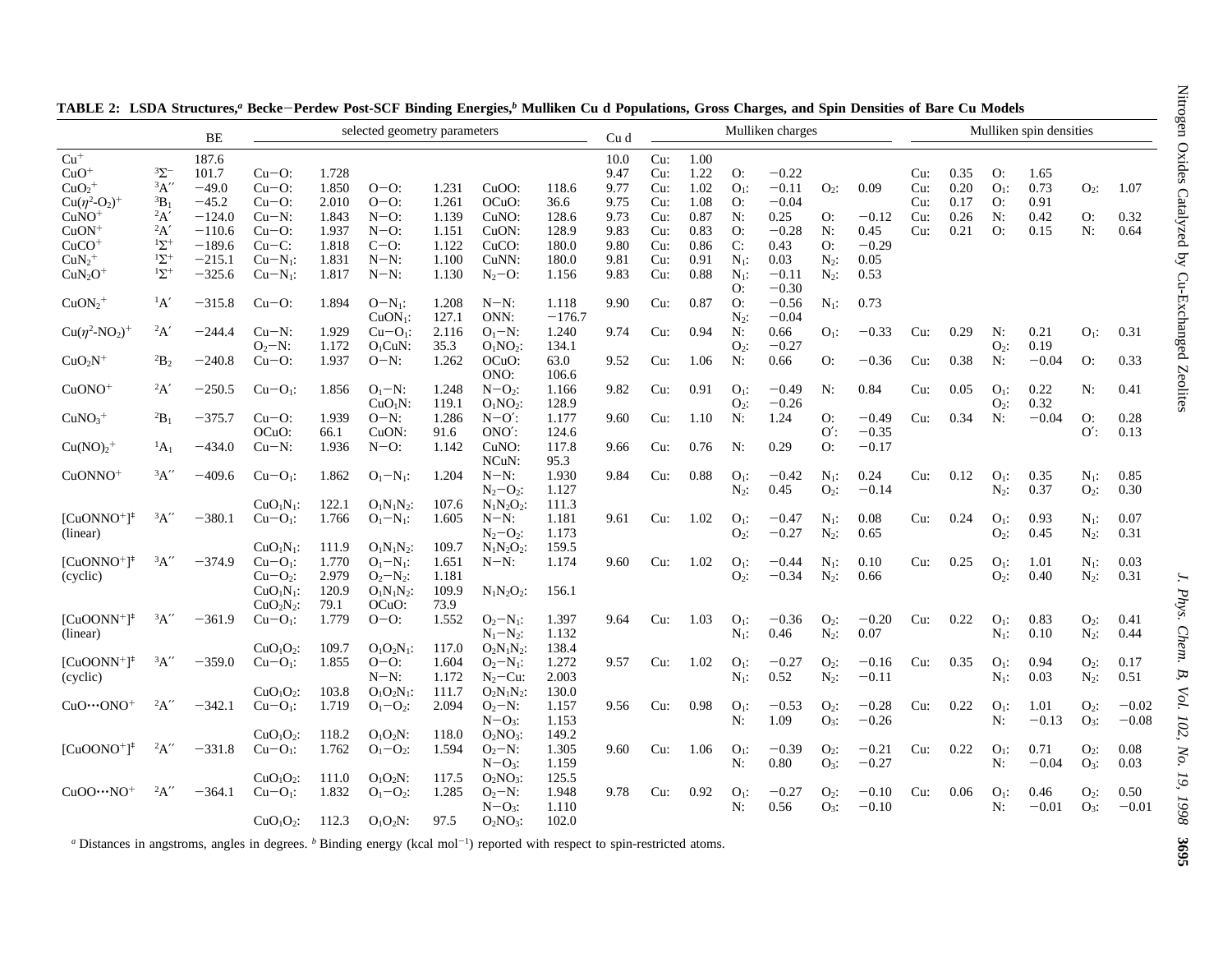| $ZCu$ <sup>+</sup><br>$ZCuO+$ | $\mathrm{^{1}A}_{1}$<br>$\mathrm{^3A}''$ | $-1024.7$<br>$-1124.2$ | 2.013<br>1.992 | $Si-O_F$ :<br>$Cu-O$ : | 1.694<br>1.698 | $O_F Cu O_F$ : | 72.6  |                                |                | 9.94<br>9.38 | Cu:<br>Cu: | 0.67<br>0.98 | O:            | $-0.39$            |                    |                 | Cu: | 0.45 | O:      | 1.47    |                |              |
|-------------------------------|------------------------------------------|------------------------|----------------|------------------------|----------------|----------------|-------|--------------------------------|----------------|--------------|------------|--------------|---------------|--------------------|--------------------|-----------------|-----|------|---------|---------|----------------|--------------|
| $ZCuO2$ <sup>+</sup>          | 3A''                                     | $-1263.5$              | 2.021          | $Cu-O1$ :              | 1.804          | $O-O$ :        | 1.244 | CuOO:                          | 118.7          | 9.66         | Cu:        | 0.81         | $O_1$ :       | $-0.15$            | $O_2$ :            | 0.00            | Cu: | 0.24 | $O1$ :  | 0.74    | $O_2$ :        | 1.00         |
| $ZCu(\eta^2-O_2)^+$           | ${}^3B_1$                                | $-1264.8$              | 1.993          | $Cu-O:$                | 1.939          | $O-O$ :        | 1.280 | OCuO:                          | 38.6           | 9.60         | Cu:        | 0.89         | O:            | $-0.13$            |                    |                 | Cu: | 0.29 | O:      | 0.83    |                |              |
| $ZCuNO+$                      | $^{2}A'$                                 | $-1336.0$              | 2.005          | $Cu-N$ :               | 1.767          | $N=O$ :        | 1.158 | CuNO:                          | 139.9          | 9.63         | Cu:        | 0.72         | N:            | 0.16               | О:                 | $-0.22$         | Cu: | 0.09 | N:      | 0.54    | O:             | 0.37         |
| $ZCuON+$                      | $^{2}A'$                                 | $-1320.3$              | 2.015          | $Cu-O$ :               | 1.840          | $O-N$ :        | 1.172 | CuON:                          | 132.5          | 9.72         | Cu:        | 0.70         | O:            | $-0.34$            | N:                 | 0.31            | Cu: | 0.03 | O:      | 0.21    | N:             | 0.77         |
| $ZCuCO+$                      | $\mathbf{A}_1$                           | $-1403.5$              | 2.013          | $Cu-C$ :               | 1.778          | $C=O$ :        | 1.129 | CuCO:                          | 180.0          | 9.70         | Cu:        | 0.61         | C:            | 0.40               | О:                 | $-0.34$         |     |      |         |         |                |              |
| $ZCuN_2$ <sup>+</sup>         | $\mathrm{^1A}_1$                         | $-1428.6$              | 2.011          | $Cu-N_1$ :             | 1.784          | $N-N$ :        | 1.104 | CuNN:                          | 180.0          | 9.70         | Cu:        | 0.66         | $N_1$ :       | 0.03               | $N_2$ :            | $-0.03$         |     |      |         |         |                |              |
| $ZCuN2O+$                     | $\mathrm{^1A_1}$                         | $-1535.4$              | 2.025          | $Cu-N1$ :              | 1.790          | $N-N$ :        | 1.130 | $N=O$ :                        | 1.167          | 9.74         | Cu:        | 0.63         | $N_1$ :<br>О: | $-0.07$<br>$-0.36$ | $N_2$ :            | 0.47            |     |      |         |         |                |              |
| $ZCuON2+$                     | $\mathbf{A}_1$                           | $-1523.2$              | 2.035          | $Cu-O:$                | 1.894          | $O-N_1$ :      | 1.201 | $N-N$ :                        | 1.122          | 9.83         | Cu:        | 0.61         | O:            | $-0.53$            | $N_1$ :            | 0.71            |     |      |         |         |                |              |
|                               |                                          |                        |                |                        |                | $CuON1$ :      | 126.2 | ONN:                           | 177.4          |              |            |              | $N_2$ :       | $-0.10$            |                    |                 |     |      |         |         |                |              |
| $ZCu(\eta^2-NO_2)^+$          | 2A'                                      | $-1461.6$              | 1.997          | $Cu-N$ :               | 1.904          | $N=O1$ :       | 1.260 | $N=O2$ :                       | 1.180          | 9.61         | Cu:        | 0.77         | N:            | 0.61               | $O1$ :             | $-0.39$         | Cu: | 0.34 | N:      | 0.20    | $O1$ :         | 0.26         |
|                               |                                          |                        | 1.996          | $Cu-O1$ :              | 1.996          | $O_1CuN$ :     | 37.3  | $O_1NO_2$ :                    | 129.5          |              |            |              |               |                    | $O2$ :             | $-0.35$         |     |      |         |         | $O_2$ :        | 0.14         |
| $ZCuO2N+$                     | ${}^2B_2$                                | $-1462.1$              | 1.985          | $Cu-O:$                | 1.933          | $O-N$ :        | 1.266 | OCuO:<br>ONO:                  | 71.6<br>107.6  | 9.46         | Cu:        | 0.87         | O:            | $-0.42$            | N:                 | 0.58            | Cu: | 0.46 | O:      | 0.23    | N:             | $-0.03$      |
| $ZCuONO+$                     | ${}^2A$                                  | $-1461.4$              | 1.923          | $Cu-O1$ :              | 1.814          | $O_1-N$ :      | 1.257 | $N=O2$ :                       | 1.175          | 9.66         | Cu:        | 0.73         | $O_1$ :       | $-0.50$            | N:                 | 0.76            | Cu: | 0.17 | $O_1$ : | 0.22    | N:             | 0.34         |
|                               |                                          |                        | 2.180          |                        |                | $CuO1N1$ :     | 119.8 | $O_1NO_2$ :                    | 126.4          |              |            |              |               |                    | $O2$ :             | $-0.31$         |     |      |         |         | $O2$ :         | 0.26         |
| $ZCuNO3$ <sup>+</sup>         | $^{2}B_{2}$                              | $-1597.7$              | 1.984          | $Cu-O:$                | 1.934          | $O-N$ :        | 1.287 | $N=0$ .                        | 1.181          | 9.50         | Cu:        | 0.90         | O:            | $-0.53$            | N:                 | 1.19            | Cu: | 0.44 | O:      | 0.21    | N:             | $-0.03$      |
|                               |                                          |                        |                | OCuO:                  | 66.4           | CuON:          | 91.4  | ONO <sup>'</sup> :             | 124.6          |              |            |              |               |                    | $O^{\prime}$ :     | $-0.42$         |     |      |         |         | $O^{\prime}$ : | 0.07         |
| $ZCu(NO)2+$                   | $\mathbf{A}_1$                           | $-1636.3$              | 2.046          | $Cu-N$ :               | 1.894          | $N=O$ :        | 1.153 | $CuNO$ :<br>NCuN:              | 124.3<br>89.5  | 9.60         | Cu:        | 0.63         | N:            | 0.24               | О:                 | $-0.22$         |     |      |         |         |                |              |
| $ZCuONNO+$                    | 3A''                                     | $-1615.3$              | 2.034          | $Cu-O1$ :              | 1.833          | $O_1 - N_1$ :  | 1.203 | $N-N$ :                        | 1.851          | 9.75         | Cu:        | 0.69         | $O_1$ :       | $-0.41$            | $N_1$ :            | 0.21            | Cu: | 0.10 | $O_1$ : | 0.38    | $N_1$ :        | 0.73         |
|                               |                                          |                        |                |                        |                |                |       | $N_2 = O_2$ :                  | 1.141          |              |            |              | $N_2$ :       | 0.39               | $O_2$ :            | $-0.20$         |     |      | $N_2$ : | 0.42    | $O_2$ :        | 0.36         |
| $[ZCuONNO^+]^+$               | A''                                      | $-1595.2$              |                | $CuO1N1$ :             | 124.5          | $O_1N_1N_2$ :  | 107.6 | $N_1N_2O_2$ :                  | 110.9          |              |            |              |               |                    |                    |                 |     |      |         |         |                |              |
|                               |                                          |                        | 2.000          | $Cu-O1$ :              | 1.745          | $O_1-N_1$ :    | 1.625 | $N-N$ :                        | 1.178<br>1.183 | 9.49         |            | Cu: 0.87     | $O_1$ :       | $-0.53$            | $N_1$ :<br>$O_2$ : | 0.03<br>$-0.34$ | Cu: | 0.36 | $O_1$ : | 0.86    | $N_1$ :        | 0.01<br>0.40 |
| (linear)                      |                                          |                        |                | $CuO1N1$ :             | 158.6          | $O_1N_1N_2$ :  | 63.7  | $N_2 = O_2$ :<br>$N_1N_2O_2$ : | 124.3          |              |            |              | $N_2$ :       | 0.60               |                    |                 |     |      | $N_2$ : | 0.31    | $O_2$ :        |              |
| $[ZCuOONN^+]^*$               | A''                                      | $-1575.8$              | 2.003          | $Cu-O1$ :              | 1.751          | $O-O$ :        | 1.540 | $O_2-N_1$ :                    | 1.360          | 9.51         |            | Cu: 0.88     | $O_1$ :       | $-0.43$            | $O_2$ :            | $-0.24$         | Cu: | 0.33 | $O1$ :  | 0.71    | $O_2$ :        | 0.26         |
| (linear)                      |                                          |                        |                |                        |                |                |       | $N-N$ :                        | 1.145          |              |            |              | $N_1$ :       | 0.43               | $N_2$ :            | $-0.01$         |     |      | $N_1$ : | 0.12    | $N_2$ :        | 0.52         |
|                               |                                          |                        |                | $CuO1O2$ :             | 110.1          | $O_1O_2N_1$ :  | 114.0 | $O_2N_1N_2$ :                  | 135.5          |              |            |              |               |                    |                    |                 |     |      |         |         |                |              |
| $ZCuO\cdots ONO^+$            | 2A''                                     | $-1552.0$              | 2.008          | $Cu-O1$ :              | 1.716          | $O_1 - O_2$ :  | 1.901 | $O2-N$ :                       | 1.189          | 9.47         |            | Cu: 0.95     | $O_1$ :       | $-0.56$            | $O2$ :             | $-0.31$         | Cu: | 0.34 | $O1$ :  | 0.89    | $O2$ :         | $-0.03$      |
|                               |                                          |                        |                |                        |                |                |       | $N=O_3$ :                      | 1.169          |              |            |              | N:            | 0.95               | $O_3$ :            | $-0.33$         |     |      | N:      | $-0.16$ | $O_3$ :        | $-0.10$      |
|                               |                                          |                        |                | $CuO1O2$ :             | 108.7          | $O_1O_2N$ :    | 111.1 | $O_2NO_3$ :                    | 136.8          |              |            |              |               |                    |                    |                 |     |      |         |         |                |              |
| $[ZCuOONO^+]^*$               | 2A''                                     | $-1549.1$              | 1.992          | $Cu-O1$ :              | 1.740          | $O_1 - O_2$ :  | 1.621 | $O_2-N$ :                      | 1.275          | 9.47         | Cu:        | 0.90         | $O_1$ :       | $-0.46$            | $O_2$ :            | $-0.24$         | Cu: | 0.35 | $O1$ :  | 0.59    | $O_2$ :        | 0.02         |
|                               |                                          |                        |                |                        |                |                |       | $N-O_3$ :                      | 1.171          |              |            |              | N:            | 0.76               | $O_3$ :            | $-0.33$         |     |      | N:      | $-0.03$ | $O_3$ :        | 0.01         |
|                               |                                          |                        |                | $CuO1O2$ :             | 108.1          | $O_1O_2N$ :    | 115.2 | $O_2NO_3$ :                    | 125.1          |              |            |              |               |                    |                    |                 |     |      |         |         |                |              |
| $ZCuOO\cdots NO^{+}$          | A''                                      | $-1570.1$              | 2.022          | $Cu-O1$ :              | 1.801          | $O_1 - O_2$ :  | 1.299 | $O_2-N$ :                      | 1.854          | 9.65         | Cu:        | 0.78         | $O_1$ :       | $-0.30$            | $O_2$ :            | $-0.15$         | Cu: | 0.18 | $O1$ :  | 0.42    | $O_2$ :        | 0.36         |
|                               |                                          |                        |                |                        |                |                |       | $N-O_3$ :                      | 1.121          |              |            |              | N:            | 0.51               | $O_3$ :            | $-0.16$         |     |      | N:      | 0.01    | $O_3$ :        | 0.01         |
|                               |                                          |                        |                | $CuO1O2$ :             | 118.4          | $O_1O_2N$ :    | 99.1  | $O_2NO_3$ :                    | 103.4          |              |            |              |               |                    |                    |                 |     |      |         |         |                |              |

|  |  |  |  |  |  | TABLE 3: LSDA Structures, <sup>a</sup> Becke-Perdew Post-SCF Binding Energies, <sup>b</sup> Mulliken Cu d Populations, Gross Charges, and Spin Densities of $Z = Si(OH)_4$ Models |  |
|--|--|--|--|--|--|-----------------------------------------------------------------------------------------------------------------------------------------------------------------------------------|--|
|  |  |  |  |  |  |                                                                                                                                                                                   |  |

other selected geometry parameters Mulliken charges Mulliken spin densities BE Cu-OF*<sup>c</sup>* Cu <sup>d</sup>

*a* Distances in angstroms, angles in degrees. *b* Binding energy (kcal mol<sup>-1</sup>) reported with respect to spin-restricted atoms. *c* Cu-framework oxygen distance.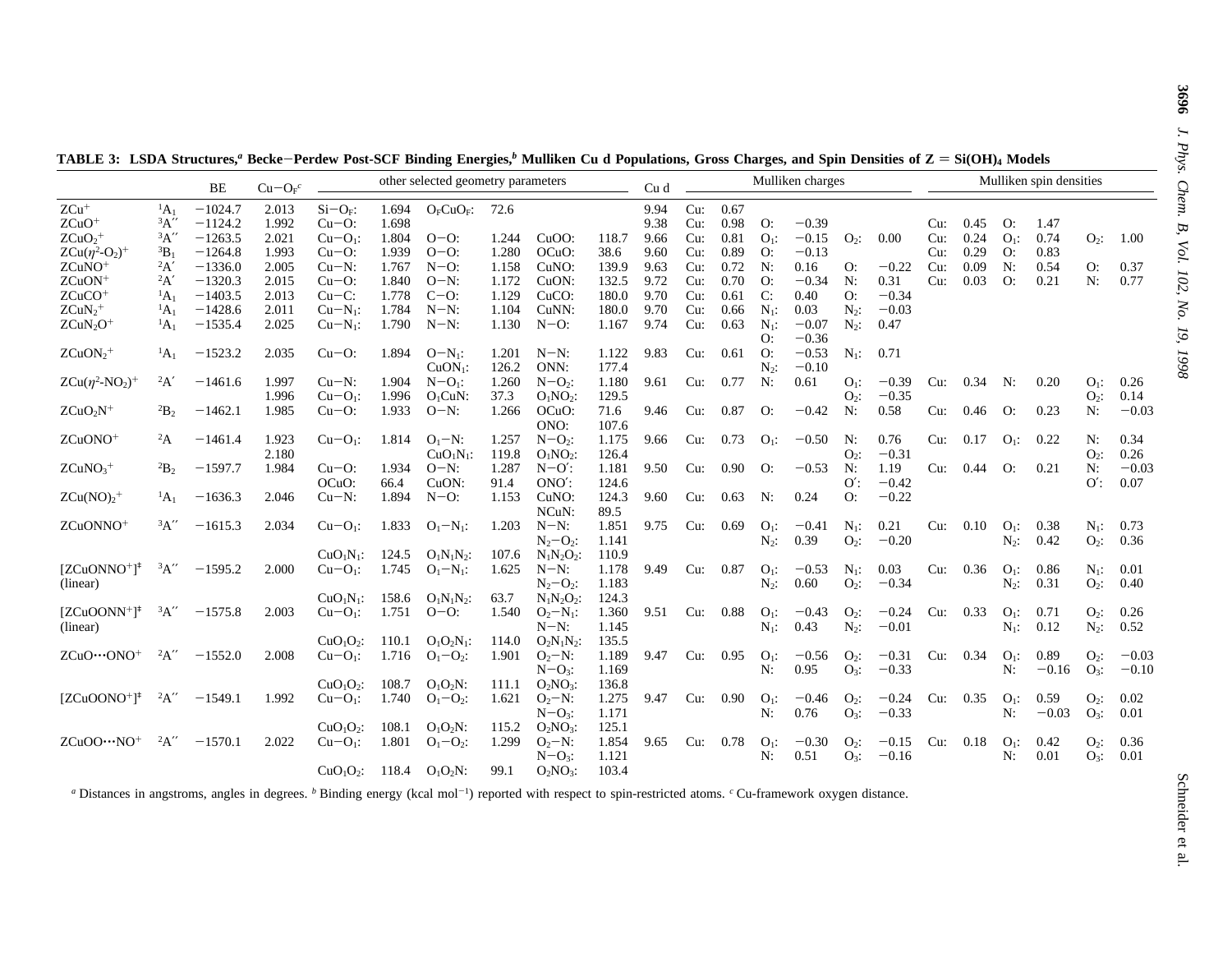|                        |                  | BE        | $Cu-OFc$ |            |       | other selected geometry parameters |       |                         |       | Cu d |     |      |           | Mulliken charges |         |         |     |         |         | Mulliken spin densityes |         |         |
|------------------------|------------------|-----------|----------|------------|-------|------------------------------------|-------|-------------------------|-------|------|-----|------|-----------|------------------|---------|---------|-----|---------|---------|-------------------------|---------|---------|
| ZCu                    | $\mathrm{^1A'}$  | $-1157.4$ | 1.925    | $Al-OF$ :  | 1.852 | $O_F Cu O_F$ :                     | 85.9  |                         |       | 9.87 | Cu: | 0.50 |           |                  |         |         |     |         |         |                         |         |         |
| ZCuO                   | 3A''             | $-1271.2$ | 1.924    | $Cu-O:$    | 1.693 |                                    |       |                         |       | 9.33 | Cu: | 0.94 | O:        | $-0.54$          |         |         | Cu: | 0.51    | O:      | 1.28                    |         |         |
| ZCuO <sub>2</sub>      | $\mathrm{^3A}''$ | $-1400.9$ | 1.934    | $Cu-O1$ :  | 1.785 | $O-O$ :                            | 1.262 | CuOO:                   | 121.2 | 9.55 | Cu: | 0.80 | $O1$ :    | $-0.21$          | $O_2$ : | $-0.10$ | Cu: | 0.33    | $O1$ :  | 0.70                    | $O_2$ : | 0.89    |
| $ZCu(\eta^2-O_2)$      | $\rm{^3A'}$      | $-1406.3$ | 1.920    | $Cu-O$ :   | 1.937 | $O-O$ :                            | 1.301 | OCuO:                   | 39.2  | 9.51 | Cu: | 0.87 | O:        | $-0.20$          |         |         | Cu: | 0.37    | O:      | 0.75                    |         |         |
| ZCuNO                  | $^{2}A'$         | $-1472.9$ | 1.920    | $Cu-N$ :   | 1.734 | $N=O$ :                            | 1.174 | CuNO:                   | 147.9 | 9.53 | Cu: | 0.72 | N:        | 0.08             | O:      | $-0.31$ | Cu: | 0.07    | N:      | 0.57                    | O:      | 0.37    |
| ZCuON                  | $^{2}A'$         | $-1454.3$ | 1.929    | $Cu-O$ :   | 1.808 | $O-N$ :                            | 1.186 | CuON:                   | 137.2 | 9.60 | Cu: | 0.69 | O:        | $-0.39$          | N:      | 0.19    | Cu: | $-0.03$ | O:      | 0.23                    | N:      | 0.82    |
| ZCuCO                  | $\mathbf{A}'$    | $-1537.0$ | 1.925    | $Cu-C$ :   | 1.749 | $C=O$ :                            | 1.141 | CuCO:                   | 179.9 | 9.59 | Cu: | 0.59 | C:        | 0.33             | O:      | $-0.41$ |     |         |         |                         |         |         |
| ZCuN <sub>2</sub>      | $\mathrm{^1A'}$  | $-1561.0$ | 1.927    | $Cu-N_1$ : | 1.756 | $N-N$ :                            | 1.112 | CuNN:                   | 179.7 | 9.60 | Cu: | 0.63 | $N_1$ :   | $-0.01$          | $N_2$ : | $-0.11$ |     |         |         |                         |         |         |
| ZCuN <sub>2</sub> O    | $\mathrm{^1A'}$  | $-1663.7$ | 1.938    | $Cu-N_1$ : | 1.770 | $N-N$ :                            | 1.133 | $N=O$ :                 | 1.183 | 9.64 | Cu: | 0.61 | $N_1$ :   | $-0.07$          | $N2$ :  | 0.42    |     |         |         |                         |         |         |
|                        |                  |           |          |            |       | CuNN:                              | 178.2 | NNO:                    | 179.8 |      |     |      | О:        | $-0.43$          |         |         |     |         |         |                         |         |         |
| ZCuON <sub>2</sub>     | $\mathrm{^1A'}$  | $-1648.9$ | 1.949    | $Cu-O:$    | 1.904 | $O-N_1$ :                          | 1.196 | $N-N$ :                 | 1.130 | 9.77 | Cu: | 0.54 | O:        | $-0.53$          | $N_1$ : | 0.69    |     |         |         |                         |         |         |
|                        |                  |           |          |            |       | $CuON_1$ :                         | 124.9 | ONN:                    | 178.7 |      |     |      | $N2$ :    | $-0.17$          |         |         |     |         |         |                         |         |         |
| $ZCu(\eta^2-NO_2)$     | ${}^{2}A$        | $-1604.8$ | 1.899    | $Cu-N$ :   | 1.863 | $N=O1$ :                           | 1.262 | $N=O2$ :                | 1.196 | 9.52 | Cu: | 0.76 | N:        | 0.54             | $O1$ :  | $-0.43$ | Cu: | 0.41    | N:      | 0.14                    | $O1$ :  | 0.21    |
|                        |                  |           | 1.932    | $Cu-O1$ :  | 2.120 | $O_1CuN$ :                         | 36.2  | $O_1NO_2$ :             | 126.1 |      |     |      |           |                  | $O2$ :  | $-0.43$ |     |         |         |                         | $O_2$ : | 0.07    |
| ZCuO <sub>2</sub> N    | 2A''             | $-1610.1$ | 1.913    | $Cu-O:$    | 1.968 | $O-N$ :                            | 1.264 | OCuO:                   | 63.4  | 9.43 | Cu: | 0.82 | O:        | $-0.48$          | N:      | 0.52    | Cu: | 0.49    | O:      | 0.13                    | N:      | $-0.01$ |
|                        |                  |           |          |            |       |                                    |       | ONO:                    | 109.7 |      |     |      |           |                  |         |         |     |         |         |                         |         |         |
| ZCuONO                 | ${}^2A$          | $-1598.8$ | 1.886    | $Cu-O:$    | 1.802 | $O_1-N$ :                          | 1.294 | $N=O2$ :                | 1.190 | 9.52 | Cu: | 0.76 | $O_1$ :   | $-0.54$          | N:      | 0.61    | Cu: | 0.34    | $O1$ :  | 0.20                    | N:      | 0.18    |
|                        |                  |           | 1.974    |            |       | $CuO1N$ :                          | 121.2 | $O_1NO_2$ :             | 119.8 |      |     |      |           |                  | $O2$ :  | $-0.40$ |     |         |         |                         | $O2$ :  | 0.12    |
| ZCuNO <sub>3</sub>     | 2A''             | $-1744.7$ | 1.912    | $Cu-O:$    | 1.965 | $O-N$ :                            | 1.283 | $N=O'$ :                | 1.194 | 9.46 | Cu: | 0.87 | O:        | $-0.56$          | N:      | 1.154   | Cu: | 0.48    | O:      | 0.14                    | N:      | $-0.02$ |
|                        |                  |           |          | OCuO:      | 65.7  | CuON:                              | 91.0  | ONO <sup>'</sup> :      | 123.8 |      |     |      |           |                  | $O'$ :  | $-0.49$ |     |         |         |                         | $O'$ :  | 0.04    |
| ZCu(NO)                | $\mathrm{^1A'}$  | $-1769.2$ | 1.949    | $Cu-N_1$ : | 1.859 | $N_1 = O_1$ :                      | 1.164 | $CuN1O1$ :              | 126.9 | 9.48 | Cu: | 0.66 | $N_1$ :   | 0.20             | $O1$ :  | $-0.28$ |     |         |         |                         |         |         |
|                        |                  |           |          | $Cu-N2$ :  | 1.876 | $N_2 = O_2$ :                      | 1.166 | $CuN2O2$ :              | 126.2 |      |     |      | $N_{2}$ : | 0.17             | $O2$ :  | $-0.28$ |     |         |         |                         |         |         |
|                        |                  |           |          |            |       |                                    |       | NCuN:                   | 88.2  |      |     |      |           |                  |         |         |     |         |         |                         |         |         |
| ZCuONNO                | A''              | $-1743.4$ | 1.935    | $Cu-O1$ :  | 1.804 | $O_1-N_1$ :                        | 1.214 | $N-N$ :                 | 1.669 | 9.59 | Cu: | 0.73 | $O1$ :    | $-0.43$          | $N_1$ : | 0.18    | Cu: | 0.24    | $O1$ :  | 0.37                    | $N_1$ : | 0.47    |
|                        |                  |           |          |            |       |                                    |       | $N_2 = O_2$ :           | 1.168 |      |     |      | $N2$ :    | 0.31             | $O2$ :  | $-0.29$ |     |         | $N_2$ : | 0.43                    | $O2$ :  | 0.42    |
|                        |                  |           |          | $CuO1N1$ : | 129.8 | $O_1N_1N_2$ :                      | 109.8 | $N_1N_2O_2$ :           | 113.8 |      |     |      |           |                  |         |         |     |         |         |                         |         |         |
| [ZCuONNO] <sup>‡</sup> | A''              | $-1736.7$ | 1.921    | $Cu-O1$ :  | 1.746 | $O_1 - N_1$ :                      | 1.653 | $N-N$ :                 | 1.170 | 9.40 | Cu: | 0.88 | $O1$ :    | $-0.59$          | $N_1$ : | 0.01    | Cu: | 0.44    | $O_1$ : | 0.75                    | $N_1$ : | $-0.02$ |
| (linear)               |                  |           |          |            |       |                                    |       | $N_2$ –O <sub>2</sub> : | 1.196 |      |     |      | $N_2$ :   | 0.54             | $O2$ :  | $-0.42$ |     |         | $N_2$ : | 0.29                    | $O2$ :  | 0.32    |
|                        |                  |           |          | $CuO1N1$ : | 106.4 | $O_1N_1N_2$ :                      | 110.3 | $N_1N_2O_2$ :           | 155.5 |      |     |      |           |                  |         |         |     |         |         |                         |         |         |
| [ZCuONNO] <sup>‡</sup> | A''              | $-1717.3$ | 1.921    | $Cu-O1$ :  | 1.754 | $O_1 - O_2$ :                      | 1.544 | $O_2-N_1$ :             | 1.334 | 9.42 | Cu: | 0.89 | $O1$ :    | $-0.49$          | $O2$ :  | $-0.27$ | Cu: | 0.41    | $O_1$ : | 0.54                    | $O2$ :  | 0.14    |
| (linear)               |                  |           |          |            |       |                                    |       | $N-N$ :                 | 1.157 |      |     |      | $N_1$ :   | 0.39             | $N_2$ : | $-0.10$ |     |         | $N_1$ : | 0.14                    | $N_2$ : | 0.57    |
|                        |                  |           |          | $CuO1O2$ : | 108.5 | $O_1O_2N_1$ :                      | 112.0 | $O_2N_1N_2$ :           | 133.9 |      |     |      |           |                  |         |         |     |         |         |                         |         |         |
| ZCuOO…NO               | 2A''             | $-1702.0$ | 1.926    | $Cu-O1$ :  | 1.789 | $O_1 - O_2$ :                      | 1.331 | $O_2-N$ :               | 1.675 | 9.50 | Cu: | 0.83 | $O1$ :    | $-0.37$          | $O2$ :  | $-0.19$ | Cu: | 0.33    | $O_1$ : | 0.32                    | $O2$ :  | 0.14    |
|                        |                  |           |          |            |       |                                    |       | $N=O3$ :                | 1.144 |      |     |      | N:        | 0.44             | $O_3$ : | $-0.26$ |     |         | N:      | 0.03                    | $O_3$ : | 0.03    |
|                        |                  |           |          | $CuO1O2$ : | 113.4 | $O_1O_2N$ :                        | 103.7 | $O2NO3$ :               | 107.9 |      |     |      |           |                  |         |         |     |         |         |                         |         |         |
|                        |                  |           |          |            |       |                                    |       |                         |       |      |     |      |           |                  |         |         |     |         |         |                         |         |         |

TABLE 4: LSDA Structures,<sup>a</sup> Becke-Perdew Post-SCF Binding Energies,<sup>b</sup> Mulliken Cu d Populations, Gross Charges, and Spin Densities of Z = Al(OH)<sub>4</sub><sup>-</sup> Models

**Contract Contract** 

*a* Distances in angstroms, angles in degrees. *b* Binding energy (kcal mol<sup>-1</sup>) reported with respect to spin-restricted atoms. *c* Cu-framework oxygen distance.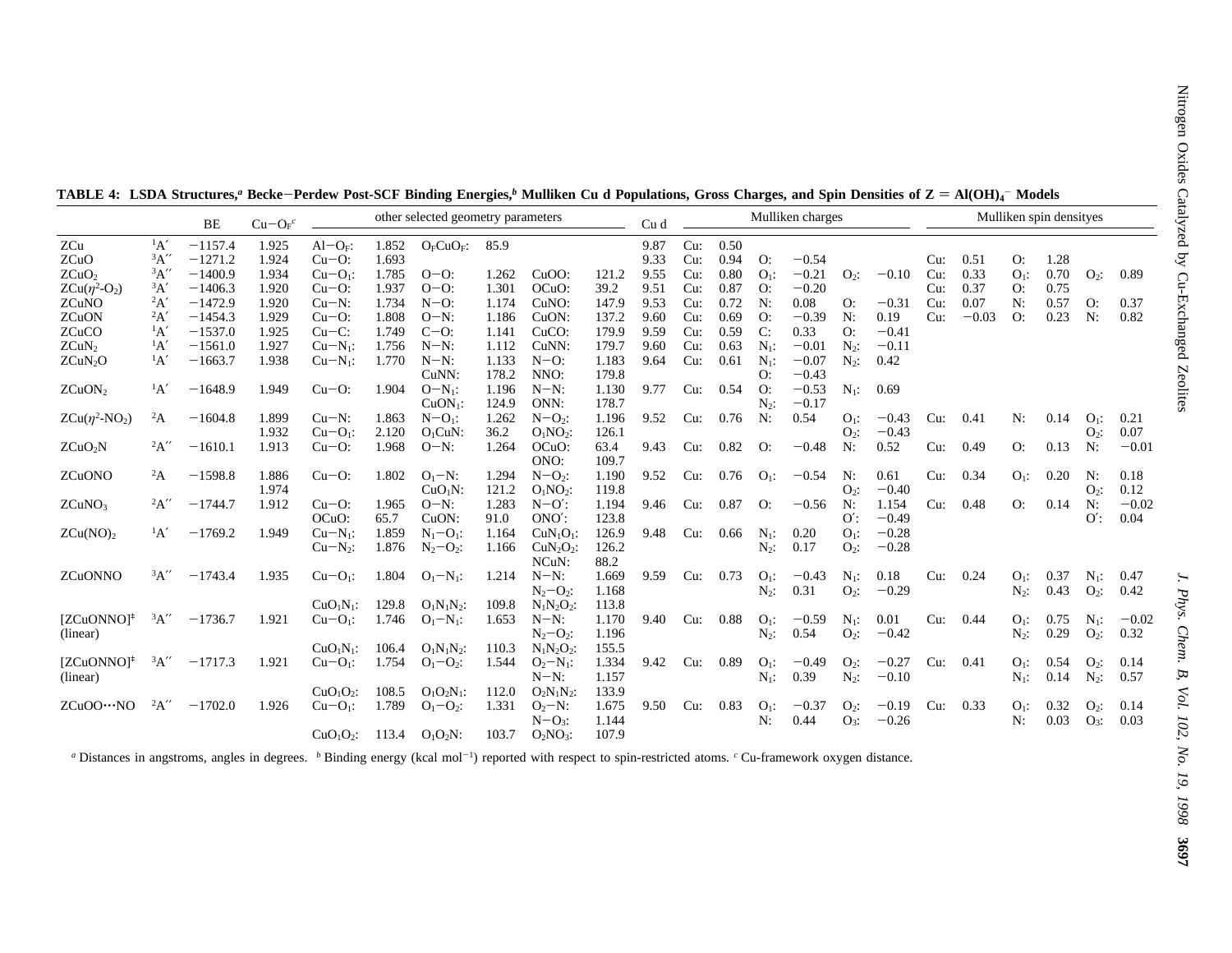**TABLE 5: Selected Experimental and Calculated (LSDA) Stretching Vibrational Frequencies (cm**-**1) for Nitrogen Oxides on Cu**+

|                                               |            |                   | models |                                         |                              |
|-----------------------------------------------|------------|-------------------|--------|-----------------------------------------|------------------------------|
|                                               |            | bare              |        | Si(OH) <sub>4</sub> Al(OH) <sub>4</sub> | exptl                        |
| $CuCO+$                                       | $C=O$      | 2263              | 2212   | 2138                                    | $2150 - 2160^a$              |
| $CuNO+$                                       | $N=0$      | 1911              | 1881   | 1817                                    | $1810 - 1815^a$              |
| $CuN2$ <sup>+</sup>                           | $N-N$      | 2387              | 2350   | 2288                                    | $2295^b$ , $2156^{c,d}$      |
| $Cu(\eta^2-O_2)+$                             | $O-O$      | 1354 <sup>h</sup> | 1308   | 1247                                    |                              |
| $CuO2+$                                       | $O - O$    | 1433              | 1411   | 1346                                    |                              |
| $Cu(NO)2$ <sup>+</sup>                        | $N-O$ asym | 1927              | 1901   | 1844                                    | $1824 - 1827^a$              |
|                                               | $N-O$ sym  | 1854              | 1773   | 1717                                    | $1729 - 1735^a$              |
| $Cu(\eta^2-NO2)+$                             | $N=0$      | 1739 <sup>h</sup> | 1696   | 1633                                    | $1619 - 1635^{c,e}$          |
|                                               | $N=0$      | 1228              | 1205   | 1235                                    |                              |
| $CuONO+$                                      | $N=0$      | 1739              | 1689   | 1613                                    | $1611 - 1643^{c,f}$          |
|                                               | $N-O$      | 1190              | 1115   | 965                                     |                              |
| $CuO2N+$                                      | $NO2$ asym | 1309              | 1321   | 1319                                    | $1300 - 1350^{c,d}$          |
|                                               | $NO2$ sym  | 1025              | 1124   | 1212                                    |                              |
| $CuN2O+$                                      | $N-N$      | 2479              | 2453   | 2402                                    | $2230 - 2245^{c,e,g}$        |
|                                               | $N-O$      | 1441              | 1402   | 1345                                    |                              |
| $CuNO3+$                                      | $N - Q'$   | 1608              | 1673   | 1657                                    | $1576 - 1607$ <sup>c,f</sup> |
|                                               | $NO2$ asym | 1169              | 1193   | 1245                                    | $1305 - 1310^{c,d}$          |
|                                               | $NO2$ sym  | 1001              | 1014   | 1035                                    |                              |
| $[CuONNO^+]^{\ddagger}$ TS-linear             |            | 647i              | 581i   | 526i                                    |                              |
|                                               | TS-cyclic  | 610i              |        |                                         |                              |
| $[CuOONN^+]^*$                                | TS-linear  | 1001i             | 855i   | 657i                                    |                              |
|                                               | TS-cyclic  | 642i              |        |                                         |                              |
| [CuOONO <sup>+</sup> ] <sup>‡</sup> TS-linear |            | 1031i             | 482i   |                                         |                              |

*<sup>a</sup>* See ref 16c. *<sup>b</sup>* References 10a,d. *<sup>c</sup>* Reference 6d. *<sup>d</sup>* Reference 7b. *<sup>e</sup>* Reference 11b. *<sup>f</sup>* Reference 37. *<sup>g</sup>* Reference 5a. *<sup>h</sup>* Saddle point.



**Figure 2.** BP86 binding energies for a variety of adsorbates on ZCu.

N-bound to tetrahedral Cu to form a weakly coupled fivemembered ring (**2**) which can be described in terms of the dative



bonding of singlet-coupled  $(NO)_2$  to  $ZCu$ .<sup>16e</sup> The triplet-coupled system has essentially the same structure but is several kcal  $mol^{-1}$  less stable. The second NO binds to ZCuNO by 33, 23, and 19 kcal mol<sup>-1</sup> on bare  $Cu^+$ ,  $Cu^+[Si(OH)_4]$ , and  $Cu^+[Al(OH)<sub>4</sub>^{-}]$ , respectively, showing a relatively strong dependence on Z model and, by inference, on the electron density at the Cu center. Both symmetric and antisymmetric NO stretch modes are observed for the dinitrosyls, and as shown in Table 5, the splitting and absolute frequencies are well reproduced by the T-site models. Because of its ready formation and because it brings two NO ligands in close proximity, the dinitrosyl complex has often been proposed as an intermediate in N-N bond forming reactions:

$$
ZCu + 2 NO \rightarrow ZCu(NO)_2 \rightarrow ZCu + N_2 + O_2 \quad (8)
$$

$$
ZCu + 2 NO \rightarrow ZCu(NO)_2 \rightarrow ZCuO + N_2O \qquad (9)
$$

Previous theoretical studies found no evidence for direct routes for reactions 8 or 9 on a Cu center.<sup>16d,e</sup>

While  $O_2$  bonding to ZCu has been postulated<sup>7</sup> and desorption of molecular oxygen observed in temperature programmed studies,<sup>26</sup> direct spectroscopic evidence for  $ZCuO<sub>2</sub>$  remains lacking. We have identified two  $O_2$  binding modes of comparable energy, the side-on, peroxide-like  $ZCu(\eta^2-O_2)$  (3a), similar



to that reported by Trout et al.,<sup>7c</sup> and the end-on, superoxidelike  $ZCuO<sub>2</sub>$  (3b). Precedents for the latter bonding mode exist in the homogeneous chemistry of Cu(I) complexes with bulky polydentate ligands,<sup>27</sup> while the former is more typical of dinuclear Cu complexes. Both isomers have triplet ground states, and adsorption only slightly increases the O-O separation, suggesting a ZCu(I)- $O_2$  (or ZCu(I)- $\eta^2$ - $O_2$ ) bonding description. The Cu center is more strongly oxidized by  $O_2$ than by the other diatomics considered here, as indicated by the large Cu Mulliken charges and spin densities (Tables 2-4), and the bonding is better represented as a hybrid of  $ZCu(I)$ - $O_2$  and  $ZCu(II) - O_2^-$ . In the bare  $Cu^+$  model, the bidentate<br>isomer  $Cu(n^2-O_2)^+$  is a saddle point 4 kcal mol<sup>-1</sup> higher in isomer Cu( $\eta^2$ -O<sub>2</sub>)<sup>+</sup> is a saddle point 4 kcal mol<sup>-1</sup> higher in energy than  $CuO_2^+$ . In the T-site models, in which the higher Cu oxidation state can be stabilized by square planar coordination about Cu, **3a** is lower in energy than **3b** by 1 and 5 kcal  $mol^{-1}$  for  $Cu^+[Si(OH)_4]$  and  $Cu^+[Al(OH)_4^-]$ , respectively. Both isomers are true minima in the T-site models; we expect the bidentate isomer to dominate at room temperature in Cuexchanged zeolites, with the equilibrium concentration of the superoxide isomer to increase with temperature. In the discussions that follow, we generically refer to both isomers as ZCuO2.

The range of  $O_2$  binding energies, from 16 to 28 kcal mol<sup>-1</sup> (Figure 2), is somewhat greater than the low-temperature  $($  < 300  $\rm{°C}$ ) molecular O<sub>2</sub> bonding energy inferred from experiment (11) kcal mol<sup> $-1$ </sup>),<sup>26</sup> but is consistent with the reversible adsorption of  $O_2$  under mild conditions. The calculated  $ZCu(\eta^2-O-O)$  and ZCuO-O stretch frequencies are strongly red-shifted compared to that of free  $O_2$  and are predicted to occur in a region of the Cu-ZSM-5 spectrum close to that of lattice vibrational modes (Table 5), complicating their spectroscopic detection.

The triatomic adsorbates  $N_2O$  and  $NO_2$  exhibit an even greater variety of coordination modes than the diatomics.  $N_2O$ preferentially binds N-down and linearly on all the ZCu models, forming  $ZCu(I)-N_2O$ . Bonding to electron-rich  $Cu^+[Al(OH)_4^-]$ <br>is relatively weak, and the structure of the bound ligand differs is relatively weak, and the structure of the bound ligand differs little from gaseous  $N_2O$ . In going to less electron rich  $Cu^{+}[Si(OH)<sub>4</sub>]$  and bare  $Cu^{+}$ , the  $ZCu-N<sub>2</sub>O$  bond energy increases and the  $N-N$  and  $N-O$  bond lengths decrease,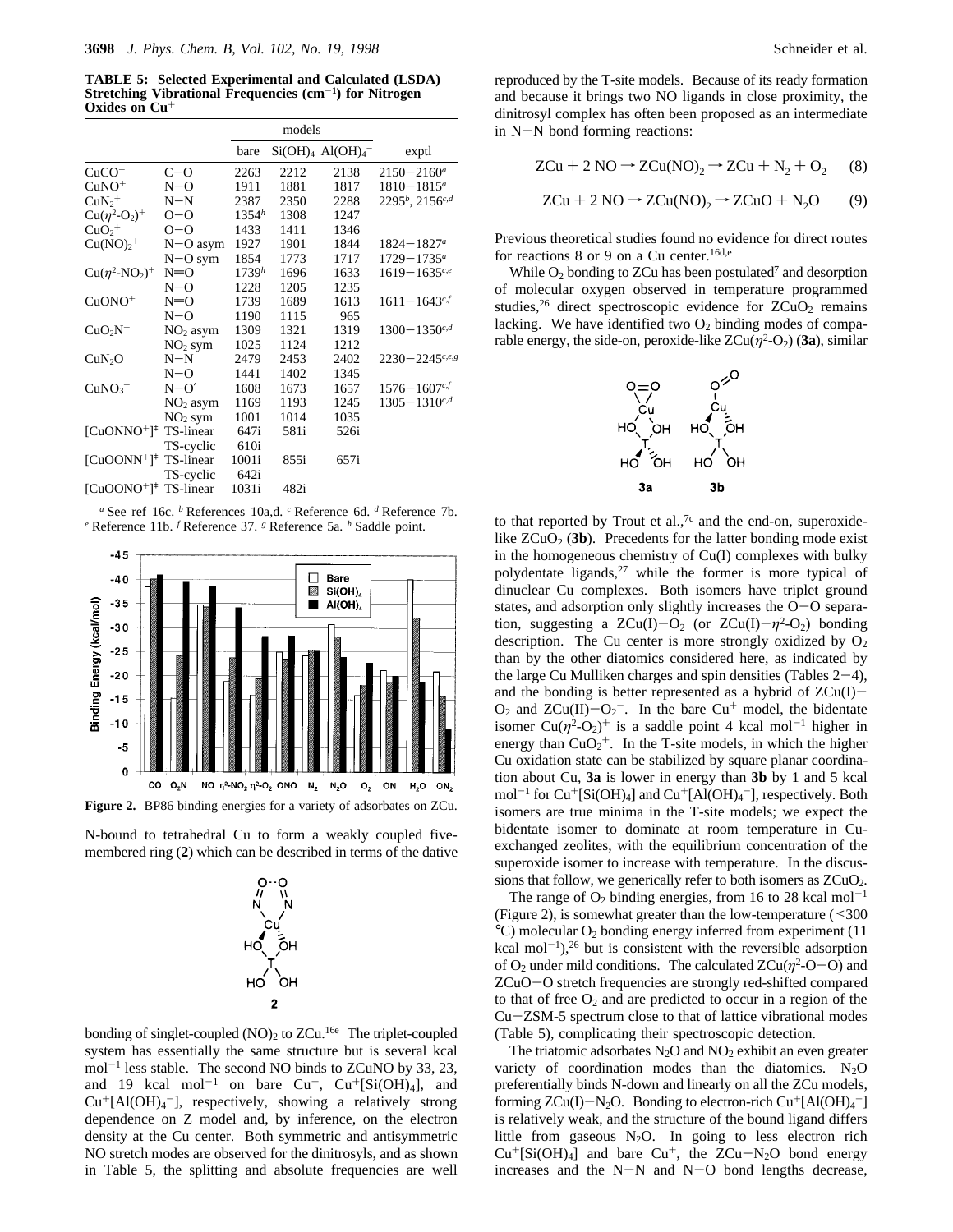reflecting enhanced donation of antibonding electron density from the ligand to the Cu(I) center. These trends are strong and opposite those found for the diatomics, and as a result,  $N_2O$ cannot be placed unambiguously in a ZCu-L bond energies series: for example, a Cu<sup>+</sup> ion has a higher affinity for  $N_2O$ than for  $N_2$ , while for  $Cu^+[Al(OH)_4^-]$  the opposite is true (Figure 2). Coordination to ZCu blue shifts both the "N-N" and "N-O" stretching modes, from 40  $\left(\text{Cu}^+\text{[Al(OH)<sub>4</sub>^-}\right)$  to 120<br>cm<sup>-1</sup> ( $\text{Cu}^+$ ) for the former, compared to an observed blue shift  $cm^{-1}$  (Cu<sup>+</sup>) for the former, compared to an observed blue shift of  $6-21$  cm<sup>-1</sup> for N<sub>2</sub>O adsorbed in Cu-ZSM-5 (Table 5). The absolute  $N-N$  stretch frequency is overestimated by upward of 150 to 250  $\text{cm}^{-1}$ , comparable to the error observed for free N<sub>2</sub>O in the LSDA (Table 1).

N<sub>2</sub>O can also bind O-down and bent (∠CuON  $\approx$  125°) on ZCu to produce ZCuON<sub>2</sub>. This isomer is  $10-15$  kcal mol<sup>-1</sup> less stable than the N-down form, and like the latter, binds most strongly to bare Cu<sup>+</sup>. Like O-down NO, O-down  $N_2O$  is unlikely to be observed experimentally but may play a transient role in nitrogen oxide reactivity in Cu-exchanged zeolites.

At least three stable isomers of  $ZCu-NO<sub>2</sub>$  are possible, including the bidentate O-bound  $ZCuO<sub>2</sub>N$  (4a) and side-bound  $ZCu(\eta^2-NO_2)$  (4b), and the monodentate O-bound  $ZCuONO$  $(4c)$ . N-bound  $(ZCuNO<sub>2</sub>, 4d)$  is a true minimum energy



structure only in the bare  $Cu<sup>+</sup>$  model; in the T-site models with no symmetry constraints, **4d** relaxes without barrier to **4b**. We focus here on the first three isomers.

The  $NO<sub>2</sub>$  ligand is as strongly oxidizing as  $O<sub>2</sub>$ , as revealed by the relatively high Cu charges, the low Cu d populations, and the even distribution of the doublet spin density between metal ion and ligand (Tables  $2-4$ ). The charge transfer is greatest in the symmetrically coordinated ZCuO<sub>2</sub>N isomer, which, like  $ZCu(\eta^2-O_2)$ , is stabilized in the T-site models by square planar coordination about the Cu center. This charge transfer lengthens both  $N-O$  bonds compared to free  $NO<sub>2</sub>$ , and produces a marked red shift of the asymmetric  $NO<sub>2</sub>$  stretch and a weaker red shift of the symmetric stretch. The charge transfer is also large in the side-on bound  $ZCu(\eta^2-NO_2)$  isomer. The Cu-N interaction is favored over the Cu-O one, producing a highly distorted square planar coordination about the Cu center in the T-site models, with the Cu-O framework bond *trans* to the Cu-N bond significantly shorter than the other. The Cubound O-N bond is lengthened and the free O-N bond shortened, and both N-O stretches are slightly red-shifted, compared to free  $NO<sub>2</sub>$ . Finally, the Cu oxidation is least in the ZCuONO isomer, and the bonding in this case can be understood in terms of the Lewis description  $ZCu(I)-O-N=O$ ; the N-O bond is lengthened and strongly red shifted, while the  $N=O$ bond is shortened and slightly blue shifted.

The relative stabilities of these isomers is sensitive to the local  $Cu<sup>+</sup>$  environment (Figure 2). The CuONO<sup>+</sup> isomer is most stable in the electron-poor bare Cu<sup>+</sup> model, with the Cu(O<sub>2</sub>N)<sup>+</sup> isomer 8 kcal mol<sup>-1</sup> higher in energy and the  $Cu(\eta^2-NO_2)$ <sup>+</sup> isomer a saddle point between  $CuONO<sup>+</sup>$  and  $CuNO<sub>2</sub><sup>+</sup>$ . In contrast, in the electron-rich  $Cu^+[Al(OH)_4^-]$  model the  $ZCuO_2N$ isomer is lowest in energy, with  $ZCu(\eta^2-NO_2)$  and  $ZCuONO$ 



**Figure 3.** Schematic molecular orbital diagram for CuO<sup>+</sup>.

isomers 5 and 11 kcal mol<sup> $-1$ </sup> higher in energy, respectively. The  $Cu$ <sup>+</sup>[Si(OH)<sub>4</sub>] model is an intermediate case, in which the difference in energy between all three isomers is  $\leq 1$  kcal mol<sup>-1</sup>. Based on these results, we expect the  $ZCuO<sub>2</sub>N$  and  $ZCu(\eta^2-$ NO2) isomers to be the most stable in Cu-exchanged zeolites, with ZCuONO more likely existing as a short-lived intermediate. A number of bands in the vibrational spectrum of  $NO<sub>2</sub>$  in Cu- $ZSM-5$  have been assigned to bound  $NO<sub>2</sub>$ , and these bands are consistent with those predicted here for  $ZCuO<sub>2</sub>N$  and  $ZCu(\eta^2 NO<sub>2</sub>$ ) (Table 5). The spectroscopic evidence is complex, however; and the assignments must be viewed with caution.

Finally, we note that Trout et al.<sup>7c</sup> have also examined the structures and stabilities of  $Cu$ -bound  $NO<sub>2</sub>$  at the LSDA level using a more complex Z model most resembling  $Cu^+[Al(OH)_4^-]$ . Surprisingly, they find the  $NO<sub>2</sub>$  geometry to be essentially unchanged from that of gas-phase  $NO<sub>2</sub>$  regardless of binding mode, and they calculate vibrational frequencies qualitatively inconsistent with those reported here or expected for an  $NO<sub>2</sub>$ ligand.28 Further, they predict the relative stability to be  $ZCuO<sub>2</sub>N > ZCuNO<sub>2</sub> > ZCuONO$ , with energy differences in each case of 15 kcal mol<sup>-1</sup>. It is rather unlikely that these gross qualitative differences with our results arise from different choices of Z models, and in fact we have been unable to reproduce the results of Trout et al.<sup>7c</sup> using Z models similar to theirs. We believe the results reported here more correctly represent  $NO<sub>2</sub>$  binding in Cu zeolite cluster models.

In summary, ZCu is predicted to reversibly bind a variety of gaseous species. Where experimental data is available and reliable, the calculated and observed vibrational spectra of the bound species are in reasonable agreement. Relative affinities of ZCu for adsorbates have been calculated and are shown in Figure 2 for all the adsorbates discussed above, plus  $H_2O$  for comparison, ordered by the binding energies obtained using the  $Cu^+[Al(OH)_4^-]$  model. Adsorbates with a large dipolar component to bonding, or that strongly oxidize the Cu center, show large variability in binding energy, while more covalently bound species show little variability. The results provide some measure of the likely range of affinity within a real zeolite environment.

**ZCuO Chemistry.** ZCuO is the oxidized complement to an isolated  $ZCu.<sup>7</sup>$  As shown by the molecular orbital diagram for the parent  $CuO^+$  (Figure 3), the  $Cu-O$  interaction is highly covalent, with both  $\sigma$  and  $\pi$  components that strongly mix Cuand O-based orbitals. Double occupation of the *π*\* level produces a triplet ground state with a short (1.728 Å) and strong  $(50 \text{ kcal mol}^{-1}) \text{ Cu}^+$  - O bond. The corresponding open-shell singlet is about 15 kcal  $mol^{-1}$  higher in energy. Additional coordination (by, for example,  $Si(OH)_4$  or  $Al(OH)_4^-$ ) removes the rigorous orbital degeneracy but preserves the bonding description and, in particular, the triplet ground state. ZCuO can be represented in valence bond terms as a hybrid of  $ZCu(II)-O<sup>•-</sup>$  and  $ZCu(I)-O<sup>3</sup>P)$ , with the former resonance becoming progressively more favored with increasing Z donor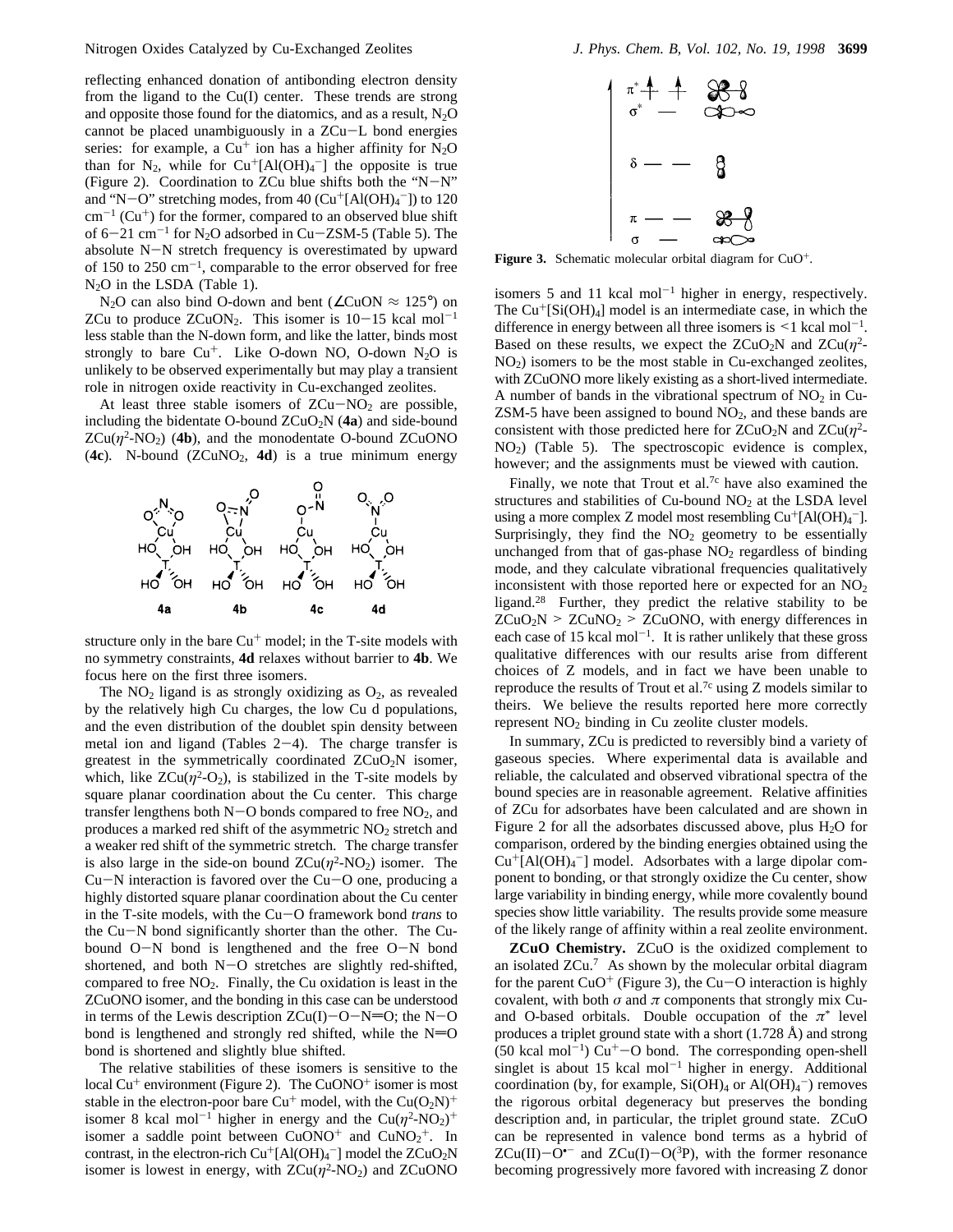

**Figure 4.** Potential energy surfaces for the reaction of ZCuO with NO.

strength. EPR spectroscopy has been used extensively to examine the oxidation state of Cu ions in active catalysts.<sup>7a,11,14,29</sup> It is important to note that, because of the presence of two unpaired electrons on adjacent centers, the EPR spectrum of ZCuO is unlikely to be comparable to that of isolated Cu(II) ions, and in practice may be unobservable. Care must be exercised in using EPR as a probe of catalyst oxidation state.

As shown in Figure 1, the ZCuO structures differ little from those of the corresponding ZCu. The ZCu-O bond shortens and increases in strength (to 64 and 78 kcal mol<sup>-1</sup> for  $Z =$  $Si(OH)_4$  and  $Al(OH)_4^-$ , respectively) with added coordination. Because of its large binding energy, direct desorption of  $O(3P)$ from ZCuO is unlikely to be an important reaction pathway. The calculated  $Cu-O$  stretch frequency ranges from 640  $(Cu^{+})$ to 725 (Cu<sup>+</sup>[Si(OH)<sub>4</sub>]) to 743 cm<sup>-1</sup> (Cu<sup>+</sup>[Al(OH)<sub>4</sub><sup>-</sup>]). A band at 935  $cm^{-1}$  in the infrared spectrum of oxidized Cu-ZSM-5 has been assigned to a Cu-extralattice O vibration;<sup>30</sup> more likely this band is associated vibrations of the zeolite lattice.<sup>9a</sup> Finally, we note that Trout et al.<sup>7c</sup> have also reported calculations for ZCuO, but apparently only considered a singlet, which we do not find to be the ground state.

Unlike ZCu, simple adsorption or desorption of gaseous species (reaction 10) is not a likely reaction motif for ZCuO.

$$
ZCuO + L \longrightarrow ZCu \begin{matrix} 0 \\ L \end{matrix} \tag{10}
$$

Bare CuO<sup>+</sup> does bind species such as  $N_2$ , NO, and  $N_2O$ , but in each case the L-Cu-O angle is close to 180° and additional zeolite coordination at the Cu center destroys the Cu-L bonding. For example, a structure like that shown in reaction 10 has been proposed as the product of the addition of NO to  $ZCuO$ ,  $^{17b}$  and the N-O stretch frequency of "ZCuO(NO)" has even been assigned to a particular band in the infrared spectrum of NO on  $Cu-ZSM-5<sup>7b</sup>$  We can find no evidence for a stable species with ZCuO(NO) connectivity, but find in this and all relevant additions to ZCuO that the O center is directly involved in the binding. We focus here specifically on the additions of NO and  $NO<sub>2</sub>$  to  $ZCuO$ ; other transformations of nitrogen oxides on ZCuO are discussed in the following section.

We considered above the reaction of  $NO<sub>2</sub>$  with ZCu to produce various  $ZCuNO<sub>2</sub>$  isomers. The same products can be formed by the addition of NO to ZCuO. The addition can be envisioned to occur via an initially formed ZCuONO intermediate, which can subsequently isomerize or decompose. As shown in Figure 4, both routes to ZCuONO are barrierless and when combined provide a pathway for exchange of an  $O(^3P)$  atom between ZCu and NO (reaction 11). The entropic contribution

$$
ZCuO + NO \leftrightarrow ZCu + NO_2 \tag{11}
$$

to reaction 11 is likely quite small, but overall energetics clearly favor the products over reactants, most so for bare  $Cu<sup>+</sup>$ , but by 23 kcal mol<sup>-1</sup> even for  $Cu^+[Al(OH)_4^-]$ . From the catalyst perspective, ZCuO can be reduced by NO to ZCu; equivalently, NO can extract an  $O(^3P)$  atom from ZCuO to form NO<sub>2</sub>.

 $ZCuO$  is also able to add  $NO<sub>2</sub>$  to produce the nitrate  $ZCuNO<sub>3</sub>$ (reaction 12), which has a chelating structure<sup>17b</sup> and equivalent

$$
ZCuO + NO_2 \longrightarrow ZCu \begin{matrix} O \\ O \\ O \end{matrix} N-O \tag{12}
$$

 $Cu-O$  bonds.  $NO<sub>3</sub>$  radical is unstable in the gas phase and is a strongly oxidizing ligand, producing in this case high charges and spin densities at the Cu center (Tables  $2-4$ ). ZCuNO<sub>3</sub> can thus be described as a hybrid between  $ZCu(I)-NO<sub>3</sub>$ <sup>\*</sup> and  $ZCu(II) - NO<sub>3</sub>$ , with the latter predominating. Reaction 12 is<br>calculated to be exothermic by 64, 60, and 60 kcal mol<sup>-1</sup> for calculated to be exothermic by 64, 60, and 60 kcal mol<sup>-1</sup> for bare  $Cu^+$ ,  $Cu^+[Si(OH)_4]$  and  $Cu^+[Al(OH)_4^-]$ , respectively. As shown in Table 5, the terminal  $N-O$  stretch frequency is insensitive to Z and is predicted to occur in a range similar to that observed in experiments; the  $NO<sub>2</sub>$  asymmetric stretch is more sensitive to Z, but is consistently lower in energy than bands assigned to this mode in Cu-ZSM-5.

 $\mathbf{Z} \mathbf{C} \mathbf{u} \leftrightarrow \mathbf{Z} \mathbf{C} \mathbf{u} \mathbf{O}$  Transformations. To this point we have described a variety of ZCuL intermediates either known or likely to be produced in Cu-exchanged zeolites. A number of these play important roles in catalytic nitrogen oxide chemistry. A convenient way to analyze this chemistry is in terms of a coupling between a nitrogen oxide transformation and a formal O atom transfer to or from Cu (reactions 13 and 14, with the O

$$
ZCu + O(^3P) \leftrightarrow ZCuO \tag{13}
$$

$$
ZCuO + O(^{1}D) \leftrightarrow ZCuO_{2}
$$
 (14)

atomic state chosen to conserve electron spin). The oxidation of NO to  $NO<sub>2</sub>$  (reaction 11 and Figure 4) is one such example; the NO decomposition cycle (reactions  $4-6$ ) is another. Because  $ZCu$  is readily recovered from  $ZCuO<sub>2</sub>$  by desorption of O2, ZCu, and ZCuO are seen to be the key intermediates in these transformations. Both reactions 13 and 14 are exothermic in the forward direction and thus provide a thermodynamic driving force for a coupled nitrogen oxide reaction; further, through this coupling, reaction pathways can be opened up which are otherwise energetically inaccessible. The net driving force of either reaction is a function of Z: Cu oxidation in reaction 13 is promoted by good electron donor environments, while Cu reduction in reaction 14 is promoted in poorly donating environments. In well-functioning catalysts, the coordination environment of an exchanged Cu ion within a zeolite may adjust during the course of a reaction to take advantage of these effects.

A good example of these principles is the reaction of two NO molecules to produce  $N_2O$  and an  $O(^3P)$  atom. Combining this reaction with reaction 13 yields reaction 4, which is

$$
ZCu + 2 NO \rightarrow [ZCuONNO]† \rightarrow ZCuO + N2O \quad (4)
$$

predicted to be exothermic by between 15 (bare  $Cu<sup>+</sup>$ ) and 42  $(Z = \text{Al}(\text{OH})_4^-)$  kcal mol<sup>-1</sup>. The existence and nature of a microscopic pathway from reactants to products is not obvious microscopic pathway from reactants to products is not obvious. It is apparent that, if a transition state (TS) connecting reactants and products exists, it must incorporate the simultaneous formation of both N-N and Cu-O bonds. We identified four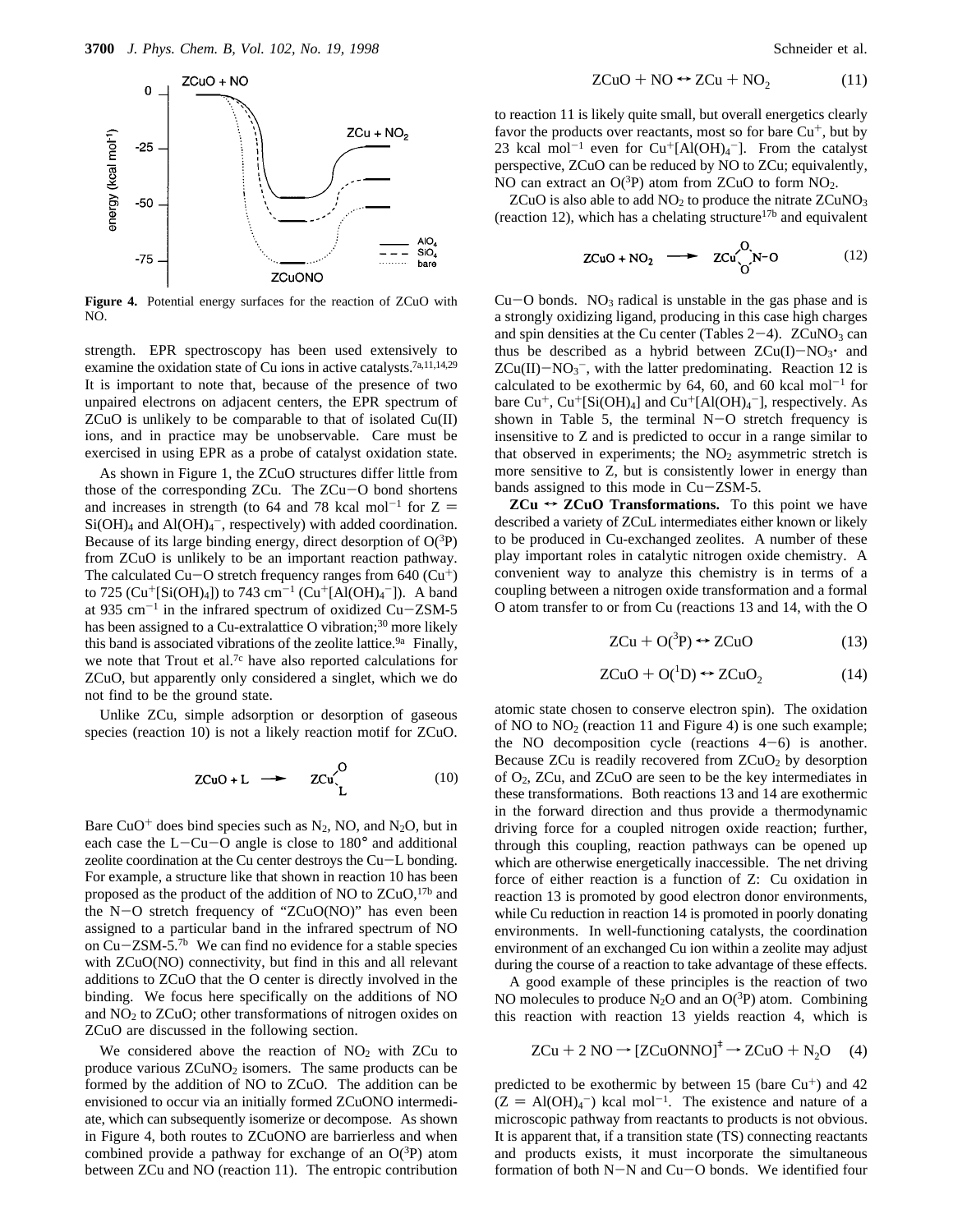

**Figure 5.** Potential energy surfaces for the reaction ZCu + 2 NO  $\rightarrow$  $ZCuO + N<sub>2</sub>O$ .

candidate transition states meeting these criteria and located each on the  ${}^{3}A''$  energy surface (**5a-d**, with the atoms forming N<sub>2</sub>O



highlighted). In general, the cis linear TS **5b** is lowest in energy, with the trans **5c**, the hyponitrite **5a**, and the four-membered cycle **5d** successively less stable. The structures and energies of **5b** in all three models are included in Tables 2-4, and the frequency along the reaction coordinate reported in Table 5. The three models give remarkably similar results for the TS structure, with the  $N-N$  bond nearly fully formed and  $N-O$ bond nearly completed cleaved.

As shown in Figure 5, the TS is actually lower in energy than separated  $ZCu + 2 NO$ , reflecting the existence of at least one intermediate on the pathway leading to it. Using intrinsic reaction coordinate<sup>31</sup> (IRC) following, the entrance to the TS is found to be ZCuON'''NO adduct with a large N-<sup>N</sup> separation-essentially a monodentate version of the O-down dinitrosyls reported previously $-16$ <sup>e</sup>which is most likely formed by the addition of NO to ZCuON. Reaction 4 is thus predicted to proceed via formation of an activated O-down nitrosyl ZCuON, which reacts with a gas-phase NO in an Eley-Rideal process, passing first through the adduct and TS before reaching products.<sup>16d</sup> Neither ZCuNO nor ZCu(NO)<sub>2</sub> appears to play a direct role in this reactivity. While the ZCuON formation energy is essentially constant in all models, the relative stabilities of the adduct and TS track in opposite directions, so that the adduct is most stable and reaction barrier the greatest for bare  $Cu<sup>+</sup>$  and the adduct least stable and barrier the lowest for neutral  $Cu^+[Al(OH)<sub>4</sub>$ ]. Better estimates of the energetics await more sophisticated calculations. It is clear from these results that an energetically accessible route to reaction 4 exists, but not involving the intermediates traditionally invoked.

Conversion of  $N_2O$  to  $N_2$  is in principle possible by coupling to either reaction 13 or 14. We consider the transfer of an  $O(^1D)$ atom from  $N_2O$  to ZCuO first (reaction 5), since this reaction

$$
ZCuO + N_2O \rightarrow [ZCuOONN]^{\dagger} \rightarrow ZCuO_2 + N_2 \quad (5)
$$

is spin-allowed. Again several related transition states can be located on the <sup>3</sup>A" energy surface. The lowest energy TS has a shape akin to **5b** (see Figure 6 and Tables  $2-4$ ): the N<sub>2</sub>O



**Figure 6.** Potential energy surfaces for the reaction ZCuO +  $N_2O \rightarrow$  $ZCu + O_2 + N_2$ .



**Figure 7.** Schematic singlet and triplet potential energy surfaces for the spin-forbidden reaction  $ZCu + N_2O \rightarrow ZCuO + N_2$ . Excited states shown are lowest energy states that preserve orbital symmetry.

molecule approaches the ZCuO site from the side and is rather substantially bent, the new  $O-O$  bond is partially formed, and the N<sub>2</sub>-O bond is lengthened by about 0.2 Å along the way to being cleaved. The barrier height is lowest  $(19 \text{ kcal mol}^{-1})$ and overall energetics most favorable  $(-47 \text{ kcal mol}^{-1})$  in the electron-poor bare  $Cu<sup>+</sup>$  model. Both the barrier and overall energy become progressively less favorable in the more electronrich Cu<sup>+</sup>[Si(OH)<sub>4</sub>] (31 and  $-35$  kcal mol<sup>-1</sup>, respectively) and  $Cu^{+}[Al(OH)<sub>4</sub>^{-}]$  (36 and  $-26$  kcal mol<sup>-1</sup>, respectively) models.<br>IRC following reveals a simple reaction coordinate, with the IRC following reveals a simple reaction coordinate, with the TS leading backward to separated reactants and forward to free N2 and end-bound O2. O2 desorption recovers ZCu (Figure 6), with the overall  $ZCuO \rightarrow ZCuO_2 \rightarrow ZCu$  conversion ranging from thermoneutral  $(Z = Al(OH)<sub>4</sub><sup>-</sup>)$  to exothermic by 31 kcal<br>mol<sup>-1</sup> (bare  $Cu<sup>+</sup>$ ) mol<sup>-1</sup> (bare  $Cu<sup>+</sup>$ ).

A seemingly more likely pathway for reducing  $N_2O$  to  $N_2$  is direct O atom transfer to ZCu (reaction 15). The net reaction

$$
ZCu + N_2O \rightarrow [ZCuON_2]^{\dagger} \rightarrow ZCuO + N_2 \tag{15}
$$

energy is reasonable, ranging from 18 (bare Cu<sup>+</sup>) to 5 ( $Z =$  $Si(OH)_4$ ) to  $-10$  kcal mol<sup>-1</sup> ( $Z = Al(OH)_4$ ), but the reaction<br>is spin forbidden, requiring the conversion of  $O(^1D)$  from N<sub>2</sub>O is spin forbidden, requiring the conversion of  $O(^1D)$  from N<sub>2</sub>O into  $O(^3P)$  on ZCuO. Figure 7 contains an approximate state correlation diagram for the  $Z = Al(OH)<sub>4</sub>$  case, which shows<br>that the separations of the singlet and triplet surfaces in the that the separations of the singlet and triplet surfaces in the reactant and product geometries (160 and 60 kcal mol<sup>-1</sup>, respectively) are quite large. Conceptually, the pathway for such a reaction is in part on the singlet surface and in part on the triplet, with the "transition state" the lowest point of intersection of the two; the probability of transferring from one surface to the other is controlled by spin-orbit coupling. The crossing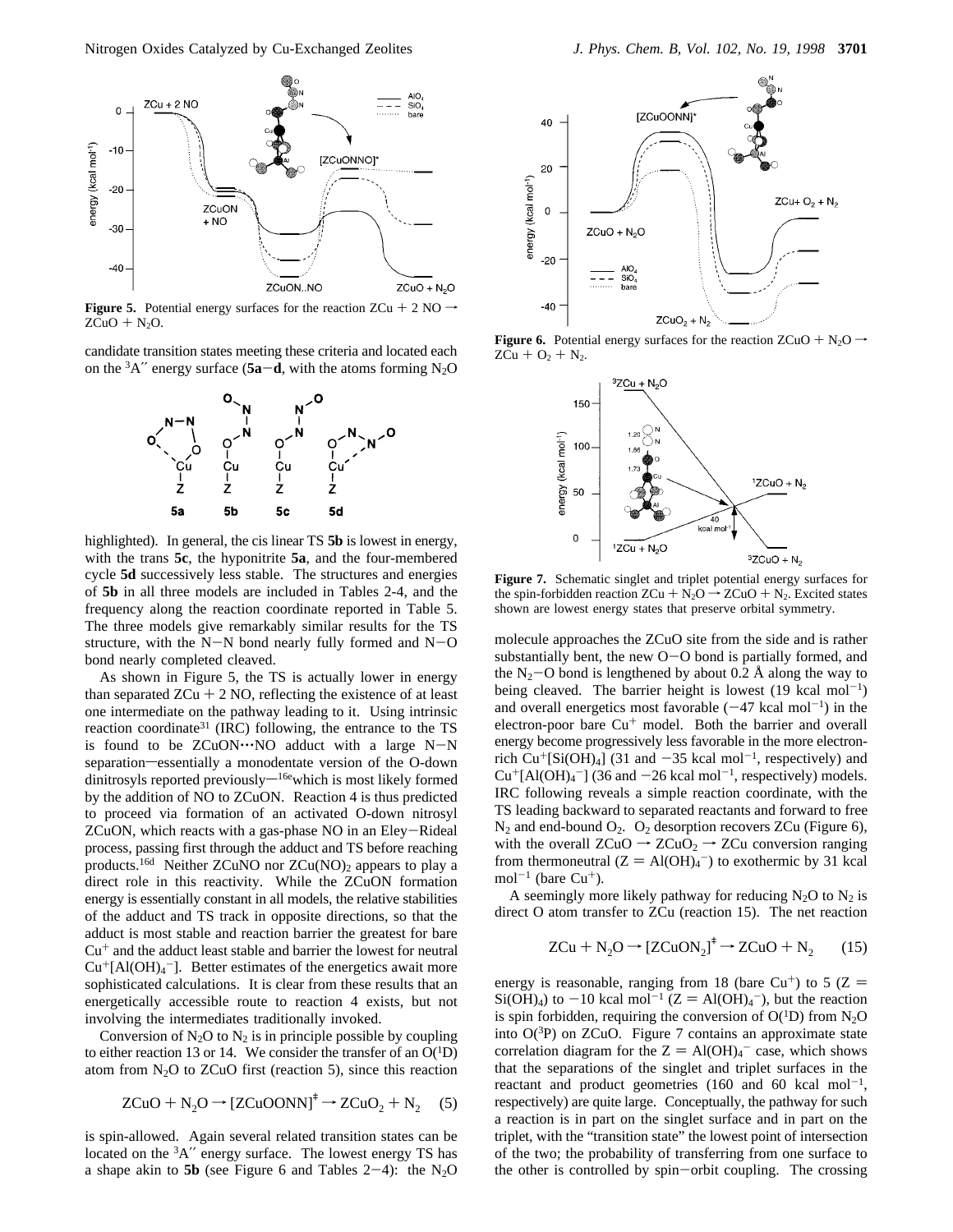

**Figure 8.** Potential energy surfaces for the reaction  $ZCuO + NO<sub>2</sub> \rightarrow$  $ZCuO<sub>2</sub> + NO.$ 

point and spin-orbit coupling parameter for the related spinforbidden dissociation of N<sub>2</sub>O into N<sub>2</sub> + O(<sup>3</sup>P) have been studied in some detail. $32$  A similarly detailed study is beyond the scope of the present work. We have performed manual searches for the lowest energy point of intersection of the singlet and triplet surfaces of  $[A(OH)_4^-]CuONN$ , varying both the Cu-O and  $O-N$  separations while keeping the other coordinates fixed at <sup>O</sup>-N separations while keeping the other coordinates fixed at reasonable values. To maintain the necessary control over electronic configurations, the search was restricted to  $C_{2v}$ structures. An intersection 40 kcal mol<sup> $-1$ </sup> above the reactants was located, 18 kcal mol<sup>-1</sup> lower than that found in the N<sub>2</sub>O study.<sup>32</sup> As expected from the crude state correlation diagram, the crossing is closer in structure to products than reactants, as was found in the N<sub>2</sub>O dissociation case.<sup>32</sup> A more thorough search, in particular including reduced symmetry structures, may yield a lower energy intersection yet. These results are sufficient to conclude that the barriers to reactions 15 and 5 are comparable; the efficacy of spin-orbit coupling in reaction 15 will dictate how well it competes with ZCuO for  $N_2O$ .

We considered above the addition of  $NO<sub>2</sub>$  to ZCuO to form the nitrate  $ZCuNO<sub>3</sub>$  (reaction 12). An alternative channel for this reaction is the transfer of an  $O(^1D)$  atom from NO<sub>2</sub> to ZCuO (reaction 16 and Figure 8), presumably proceeding through a

$$
ZCuO + NO_2 \leftrightarrow [ZCuOONO]^{\dagger} \leftrightarrow ZCuO_2 + NO \text{ (16)}
$$

peroxy nitrite. The reaction is spin allowed and in our models ranges from somewhat exothermic  $(-14 \text{ kcal mol}^{-1}$  for bare  $Cu$ <sup>+</sup>) to slightly endothermic (+7 kcal mol<sup>-1</sup> for  $Cu$ <sup>+</sup>[Al(OH)<sub>4</sub><sup>-</sup>]).<br>Reaction 16 provides the only example explored here in which

Reaction 16 provides the only example explored here in which the potential energy surface changes qualitatively with cluster model. The results are presented in Figure 8 and Tables 2-4. We searched the  $2A''$  surface for transition states for the O atom transfer, and for  $Cu^+$  and  $Cu^+$ [Si(OH)<sub>4</sub>], we located structures resembling **5b** (Figure 8 and Tables 2 and 3). The two TSs have similar geometries and electronic structures, the forming <sup>O</sup>-O and cleaving N-O bonds 1.6 and 1.3 Å long, respectively, and the Cu oxidation states closer to ZCuO than ZCuO<sub>2</sub>. The TS energies lie below both reactants and products, and further searching reveals even lower energy intermediates both in the entrance to (ZCuO…ONO) and exit from (ZCuOO…NO) the TS (Figure 8). These intermediates, like the ZCuON'''NO intermediate identified in reaction 4, arise from relatively longdistance radical-radical interactions which are most pronounced in the cationic models (e.g., the dissociation energies of CuO<sup>+</sup> $\cdots$ ONO and [Si(OH)<sub>4</sub>]CuOO<sup>+</sup> $\cdots$ NO are 53 and 30 kcal



ZCuN<sub>2</sub> **Figure 9.** Combined reaction scheme. "ZCuONO" refers generically to all NO2 isomers, which are presumed to be interconvertable.

ZCuNO

ZCuN<sub>2</sub>O

 $mol^{-1}$ , respectively). These interactions tend to diminish in importance in the neutral model. Thus, while both  $ZCuO'''$ ONO and  $ZCuOO\cdots NO$  intermediates are implicated for  $Cu<sup>+</sup>$  and  $Cu^+[Si(OH)_4]$ , only the latter exists for  $Cu^+[Al(OH)_4^-]$ , destabilized by  $\sim$ 15 kcal mol<sup>-1</sup>. As a result, the TS connecting the two intermediates in the  $Cu<sup>+</sup>$  and  $Cu<sup>+</sup>[Si(OH)<sub>4</sub>]$  models does not exist in the  $Cu^+[Al(OH)_4^-]$  one, and the formation of  $ZCuOO\cdots NO$  from  $ZCuO + NO<sub>2</sub>$  in the last case occurs without barrier (Figure 8).

On the basis of these results alone, we cannot infer the molecular details of reaction 16 within a Cu-zeolite catalyst. Regardless of the details, reaction 16 is expected to be facile, given that the intermediates and transition states are lower in energy than the reaction endpoints in all models.

# **IV. Discussion of Catalytic Cycles**

As the molecular binding results show, both ZCu and ZCuO form a variety of stable complexes with gas-phase nitrogen oxides, such as  $ZCuNO$ ,  $ZCuO<sub>2</sub>N$ , and  $ZCuNO<sub>3</sub>$ . These complexes are expected to be long-lived at ambient temperatures, but at higher temperatures will tend to thermally dissociate, freeing ZCu and ZCuO to participate in the reactions described above. The detailed kinetics of these reactions are complicated by factors outside our models, such as the effect of the pore confinement on the gaseous species and the efficiency of energy redistribution between the active site and bulk lattice. We focus instead on the qualitative implications for Cu-zeolite catalysis. Figure 9 contains a reaction scheme which summarizes all the reactions discussed here. As we show below, the scheme can be used to rationalize the stoichiometric catalysis of reactions  $1-3$ . Further, the scheme emphasizes the central role of direct and indirect (via  $ZCuO<sub>2</sub>$ ) conversions between ZCu and ZCuO intermediates, and makes evident the potential complications arising from competition between parallel reaction pathways.

**NO Decomposition.** Stoichiometric NO decomposition (reaction 1) is the most important and most speculated upon of the nitrogen oxide reactions catalyzed by Cu-exchanged zeolites. It is described within the reaction scheme by successive  $N-N$ (path a, reaction 4) and  $O-O$  (path e, reaction 5) bond forming reactions,<sup>16d</sup> yielding first N<sub>2</sub>O and a Cu-bound O atom, then  $N_2$  and Cu-bound  $O_2$ . While both reactions need not occur on the same Cu center, the zeolite may promote the overall reaction by restricting the diffusion of gas-phase  $N_2O$  from ZCuO, increasing the probability of their further reaction. Both bond-

ZCu(NO)<sub>2</sub>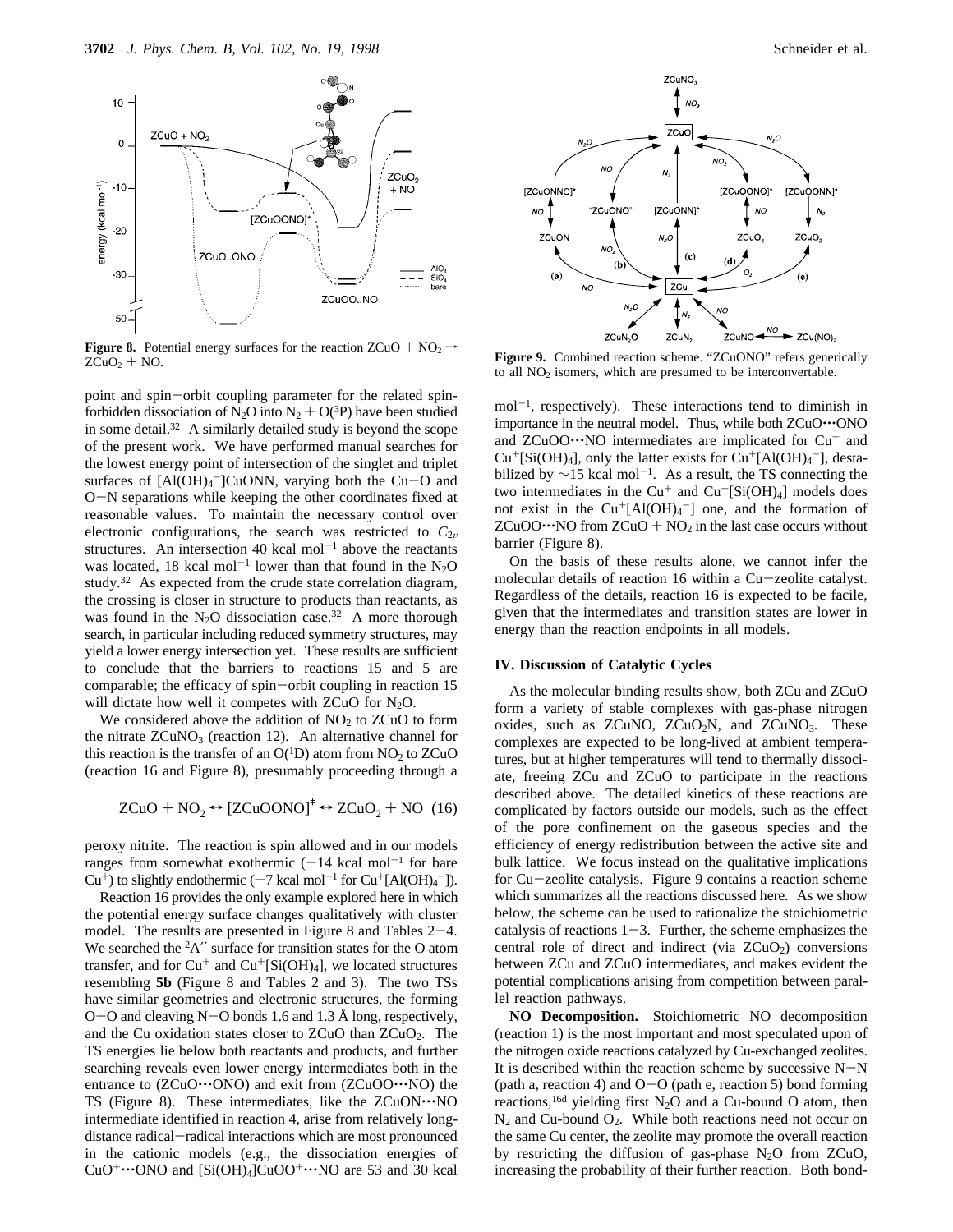forming steps have moderate barriers in the forward (clockwise in Figure 9) direction but much larger in the reverse, indicating that under moderate reaction conditions both steps should occur irreversibly.  $N_2O$  is observed to be formed when NO is passed over Cu-ZSM-5 at low temperatures,<sup>5b,33</sup> consistent with the  $N-N$  bond forming step occurring more readily than the  $O-O$ bond forming one.

Within this model, N-N bond formation is accommodated by a single, isolated Cu(I) ion, in agreement with both photoluminescence14 and X-ray18 spectroscopic evidence, and occurs by successive addition of two NO to the Cu(I) site. Previous experimental and theoretical studies have implicated either the mononitrosyl ZCuNO or the dinitrosyl  $ZCu(NO)_2$  as the reactive intermediate for reaction  $4$ ;<sup>7</sup> in contrast, our results indicate that Cu and O centers must be adjacent for reaction to occur, and that this adjacency is most likely accomplished via a metastable isonitrosyl, ZCuON. Some workers have suggested that two proximal  $Cu(I)$  ions are necessary to catalyze  $N-N$ bond formation, either to produce  $N_2$  and  $O_2$  directly<sup>5</sup> (reaction 17) or to produce  $N_2O$ , with the remaining O atom shared

$$
2 ZCuNO \rightarrow 2 ZCu + N_2 + O_2 \tag{17}
$$

$$
2 ZCu + 2 NO \rightarrow Z_2 [CuOCu] + N_2 O \tag{18}
$$

between the two Cu as " $Z_2$ [CuOCu]" (reaction 18).<sup>9</sup> The former proposal is unlikely based on our earlier studies of dinitrosyl chemistry.16e While we cannot rule out the participation of two ZCu centers in  $N_2O$  formation, we have demonstrated that two are not necessary. We are currently investigating the formation of  $Z_2$ [CuOCu] from  $ZCuO + ZCu$  to gain further insight into these Cu dimers. On basis of the results for reaction 4, however, if reaction 18 does occur, it will proceed via an isonitrosyl-like intermediate. Finally, others have proposed that  $N-N$  bond formation occurs via an intermediate like "ZCu(NO)(NO2)" or "ZCuN<sub>2</sub>O<sub>3</sub>", which decomposes to yield N<sub>2</sub>, O<sub>2</sub>, and ZCuO.<sup>6d,10a</sup> We have not explicitly considered the higher nitrogen oxides in this work, but it is difficult to envision a pathway by which such a decomposition could occur. Our experience with the unstable "ZCuO(L)" coordination mode (reaction 10) suggests that highly coordinated, highly oxidized sites are unlikely intermediates.

The O-O bond-forming step in the stoichiometric NO decomposition mechanism involves reaction of a bound O atom (ZCuO) with N<sub>2</sub>O to produce bound  $O_2$  (ZCuO<sub>2</sub>).  $O_2$  is then desorbed to regenerate ZCu (reaction 6). This ability to cycle between oxidized (ZCuO) and reduced (ZCu) sites by successive O atom transfers, with the concomitant liberation of  $O_2$ , is central to all the mechanisms proposed here. Similar proposals have been advanced in the past;<sup>7</sup> a key contribution of this study is a molecular characterization of the oxidized and reduced states and identification of pathways between the two. While reduced "ZCu" and oxidized "ZCuO" states in Cu-exchanged zeolites are fairly well established experimentally, further experimental work is needed to verify the existence and  $O_2$  lability of  $ZCuO_2$ . Inhibition of NO decomposition by excess  $O_2^{5b,6b}$  can be explained within this scheme by its effect on the equilibrium between  $ZCu$  and  $ZCuO<sub>2</sub>$ .  $O<sub>2</sub>$  may modify the reactivity in more subtle ways connected with the  $NO/NO<sub>2</sub>$  equilibrium, which we discuss below.

**N2O Decomposition.** The description of stoichiometric N2O decomposition (reaction 2) within the proposed reaction scheme also rests upon a ZCu/ZCuO cycle driven by successive O atom transfers. One step is shared with the NO decomposition mechanism (path e, Figure 9), while the other is the symmetry-

forbidden transfer of an O atom from  $N_2O$  to ZCu (path c, reaction 15). The resultant catalytic cycle, obtained by traversing the two paths in a clockwise fashion in Figure 9, is similar to that previously advanced for Cu-exchanged zeolites, based on kinetic measurements.3 The question of the identity of the " $O$ " and " $O_2$ " binding site was left open in the experimental work; our results show that ZCu can fulfill this role.  $O_2$  also inhibits  $N_2O$  decomposition in Cu-exchanged zeolites,<sup>3</sup> an effect which again can be accounted for by its effect on the ZCu/  $ZCuO<sub>2</sub>$  equilibrium.

Paths c and e provide alternative pathways for the conversion of  $N_2O$  to  $N_2$ , and the two are expected to compete in functioning catalysts. The relative importance of the two is difficult to assess based on our results; within the limitations of our models, the two have roughly comparable barriers, with the former symmetry forbidden and thus further kinetically impeded.  $Cu-ZSM-5$  activity for  $N<sub>2</sub>O$  decomposition requires somewhat higher temperatures than does NO decomposition,<sup>3,5b</sup> suggesting that path e is favored over path c in this catalyst.

**NO Oxidation.** NO oxidation (reaction 3) differs from reactions 1 and 2 in that it has a moderate equilibrium constant over the temperature range of practical interest (300 to 600 °C), with the equilibrium shifting progressively toward reactants with increasing temperature.<sup>6a</sup> Cu-ZSM-5 is known to catalyze the approach to this equilibrium. $4$  From a mechanistic viewpoint, it is most convenient to discuss reaction 3 in the reverse. In this direction, the reaction proceeds in a manner analogous to that of NO or  $N_2O$  decomposition: two O atoms are successively added from two  $NO<sub>2</sub>$  to a ZCu site, the first addition producing ZCuO and one NO (path b and reaction 11) and the second generating  $ZCuO<sub>2</sub>$  and a second NO (path d and reaction 16) via a "ZCuOONO" intermediate or transition state. A similar mechanism has been proposed for NO oxidation in the absence of a catalyst, with ZCu replaced by the second NO.36 Neither catalyzed path is predicted to have an appreciable activation barrier, and in fact the unligated ZCu and ZCuO endpoints are the highest energy points along these pathways.

The most important consequence of the NO oxidation chemistry is its potential interference with other cycles between ZCu and ZCuO. Within the Cu cluster models, liberation of  $O<sub>2</sub>$  from two ZCuO sites (reaction 19) ranges from highly

$$
2 ZCuO \leftrightarrow 2 ZCu + O_2 \tag{19}
$$

exothermic  $(-49 \text{ kcal mol}^{-1}$  for bare Cu<sup>+</sup>) to slightly endothermic (7 kcal mol<sup>-1</sup> for  $Cu^+[Al(OH)_4^-]$ ), with a significant entropic driving force at elevated temperatures. While Cu dimers may mediate reaction 19 in some circumstances, it is not clear how two O atoms can be combined from two well separated Cu centers. The NO oxidation pathways b and d provide one possible explanation: if these two are followed in parallel rather than in a cycle, the result is the NO catalyzed transport of O atoms between ZCuO sites (i.e., NO catalysis of reaction 19) and a short-circuit of the more desirable decomposition chemistry. A similar mechanism may also account for the observed "autoreduction" of Cu catalysts during thermal treatment, catalyzed by NO or possibly by other O atom acceptors, such as  $HO$  (to form  $HO<sub>2</sub>$ ).

The degree to which NO decomposition is affected by reaction 19 will be determined by the latter's equilibrium constant and rate. We expect the equilibrium to shift toward the right and to be approached more rapidly at higher temperatures. A distinguishing feature of both the catalytic decomposition and selective catalytic reduction of NO is the dropoff in activity above an optimal temperature.<sup>2</sup> A possible explana-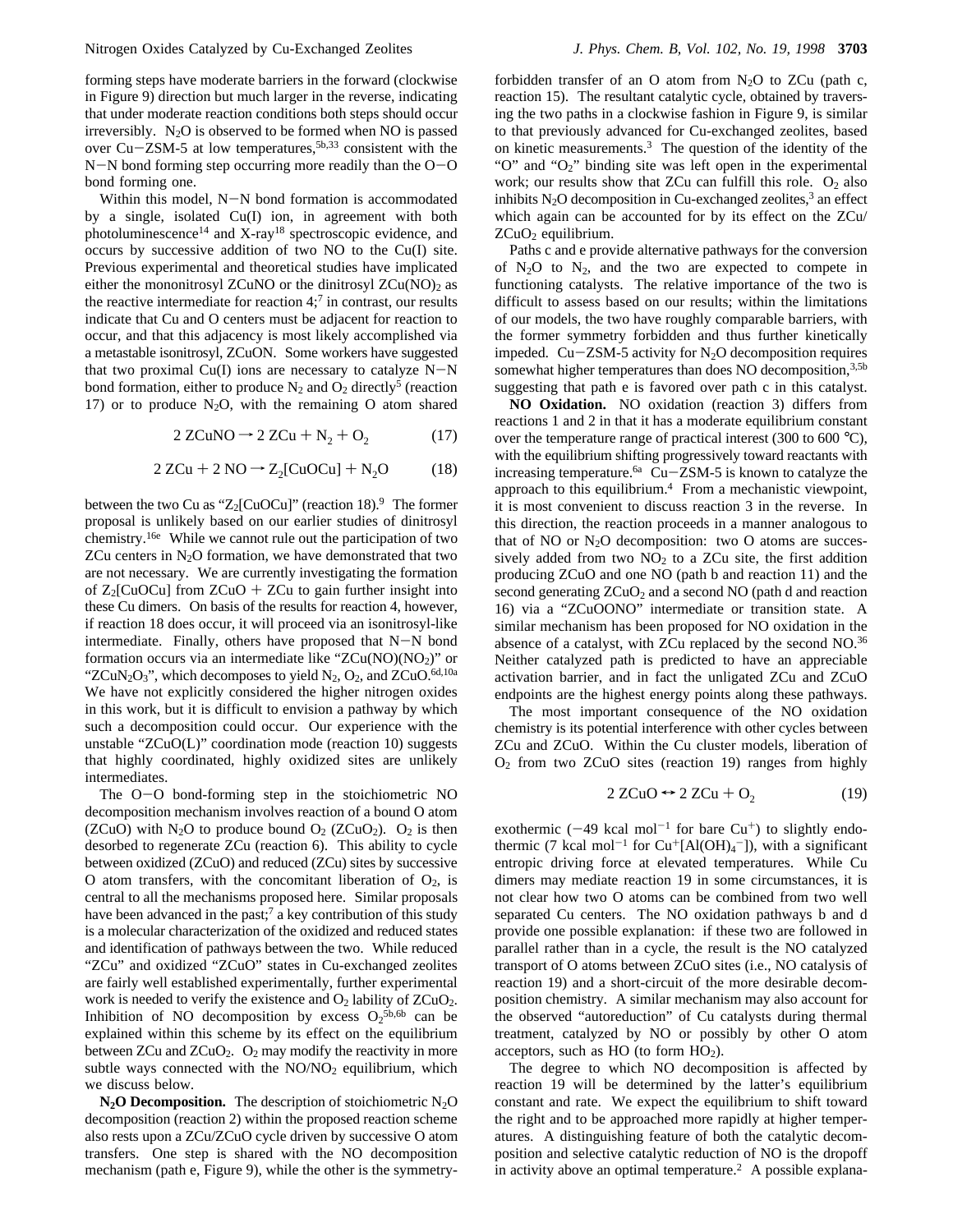tion for this behavior is that, as the temperature increases, reaction 19 outcompetes the  $N_2O$  intermediates (path e) for the available ZCuO sites, shutting off the NO catalysis. Excess  $O<sub>2</sub>$  may inhibit decomposition in the opposite way, by driving reaction 19 to the left, and outcompeting paths a and c for ZCu. One suggestion for the role of hydrocarbons in promoting the selective catalytic reduction of  $NO<sub>x</sub>$  is to offset this effect of  $O<sub>2</sub>$  and to restore a desirable balance between reduced and oxidized sites. Some experimental evidence is available to support this model.<sup>35</sup>

#### **V. Conclusions**

We have presented here a microscopically detailed model for Cu-exchanged zeolite catalytic activity toward nitrogen oxides. Because the Cu ions are essentially chemically independent in these catalysts, we employ a cluster description, focusing on the chemistry of a single, isolated ion. This approach has a number of important advantages: the models we use are small and readily tractable computationally, so that a wide range of chemistry can be investigated at a reliable level of theory; the influences on the chemistry are examined in a systematic manner, focusing first on the interactions of Cu ions with the nitrogen oxides, and then perturbations of these interactions by additional coordination; and the models are readily extensible. We use three different coordination models: bare  $Cu^+,$  $Cu^+[Si(OH)_4]$ , and  $Cu^+[Al(OH)_4^-]$ , and find that, while the local coordination environment does modify the energetics of specific reactions, the qualitative chemistry is insensitive to the details of coordination.

The results support a description in which catalytic activity is associated with O atom transfers between the nitrogen oxides and reduced (ZCu) and oxidized (ZCuO) catalyst sites. Two types of O atom transfers are possible, the first converting ZCu to ZCuO, and the second ZCuO back to ZCu via a  $ZCuO<sub>2</sub>$ intermediate. Within this general framework, energetically plausible mechanisms for NO decomposition,  $N_2O$  decomposition, and NO oxidation can be identified. The key intermediates in the proposed mechanisms are not the stable complexes observed in many experiments, such as  $ZCuNO$  or  $ZCuN<sub>2</sub>O$ , but rather are metastable species, such as ZCuON, ZCuON<sub>2</sub>, and  $ZCuO<sub>2</sub>$ , which may be difficult to observe in functioning catalysts. A prime justification for applying molecular models to this, or any, catalytic system is its ability to probe stable species and reactive intermediates with equal ease, counterbalancing the experimental bias toward the former.

Further work is clearly necessary to validate and extend the results presented here. We believe that these results provide a useful framework upon which to build a more complete, molecularly detailed understanding of the Cu zeolites catalysts, and hope that they inspire additional computational and experimental work in this scientifically and technologically important area.

**Acknowledgment.** The authors thank Bryan Goodman and Debasis Sengupta for numerous helpful discussions. Financial support for R.R. and J.B.A. through the Materials Research Laboratory program of NSF under contract 1-5-30897, by the National Center for Supercomputing Applications, and by Ford Motor Co. is gratefully acknowledged.

#### **References and Notes**

(1) Klimisch, R. L., Larson, J. G., Eds.; *The Catalytic Chemistry of Nitrogen Oxides*; Plenum: New York, 1975.

(2) (a) Shelef, M. *Chem. Re*V*.* **<sup>1995</sup>**, *<sup>95</sup>*, 209. (b) Iwamoto, M.; Hamada, H. *Catal. Today* **1991**, *10*, 57. (c) Centi, G.; Perathoner, S. *Appl. Catal., A* **1995**, *132*, 179.

(3) (a) Kapteijn, F.; Rodriguez-Mirasol, J.; Moulijn, J. A. *Appl. Catal., B* **1996**, *9*, 25. (b) Kapteijn, F.; Marban, G.; Rodriguez-Mirasol, J.; Moulijn, J. A. *J. Catal.* **1997**, *167*, 256.

(4) Shelef, M.; Montreuil, C. N.; Jen, H. W. *Catal. Lett.* **1994**, *26*, *277*.

(5) (a) Iwamoto, M.; Yahiro, H.; Mizuno, N.; Zhang, W.-X.; Mine, Y.; Furukawa, H.; Kagawa, S. *J. Phys. Chem.* **1992**, *96*, 9360. (b) Iwamoto, M.; Yahiro, H.; Tanda, K.; Mizuno, N.; Mine, Y.; Kagawa, S. *J. Phys. Chem.* **1991**, *95*, 3727.

(6) (a) Li, Y.; Hall, W. K. *J. Phys. Chem.* **1990**, *94*, 6145. (b) Li, Y.; Hall, W. K. *J. Catal.* **1991**, *129*, 202. (c) Hall, W. K.; Valyon, J. *Catal. Lett.* **1992**, *15*, 311. (d) Valyon, J.; Hall, W. K. *J. Phys. Chem.* **1993**, *97*, 1204. (e) Valyon, J.; Millman, W. S.; Hall, W. K. *Catal. Lett.* **1994**, *24*, 215. (f) Jang, H.-J.; Hall, W. K.; d'Itri, J. L. *J. Phys. Chem.* **1996**, *100*, 9416.

(7) (a) Larsen, S. C.; Aylor, A.; Bell, A. T.; Reimer, J. A. *J. Phys. Chem.* **1994**, *98*, 11533. (b) Aylor, A. A.; Larsen, S. C.; Reimer, J. A.; Bell, A. T. *J. Catal.* **1995**, *157*, 592. (c) Trout, B. L.; Chakraborty, A. K.; Bell, A. T. *J. Phys. Chem.* **1996**, *100*, 17582.

(8) (a) Shelef, M. *Catal. Lett.* **1992**, *15*, 305. (b)

(9) (a) Lei, G.-D.; Adelman, B. J.; Sárkány, J.; Sachtler, W. M. H. *Appl. Catal. B* **1995**, *5*, 245. (b) Beutel, T.; Sa´rka´ny, J.; Lei, G.-D.; Yan, J. Y.; Sachtler, W. M. H. *J. Phys. Chem* **1996**, *100*, 845.

(10) (a) Lamberti, C.; Salvalaggio, M.; Spoto, G.; Zecchina, A.; Geobaldo, F.; Vlaic, G.; Mellatreccia, M. *J. Phys. Chem. B* **1997**, *101*, 344. (b) Spoto, G.; Zecchina, A.; Bordiga, S.; Ricchiardi, G.; Martra, G.; Leofanti, G.; Petrini, G. *Appl. Catal. B,* **1994**, *3*, 151. (c) Spoto, G.; Bordiga, S.; Scarano, D.; Zecchina, A. *Catal. Lett.* **1992**, *13*, 39. (d) Spoto, G.; Bordiga, S.; Ricchiardi, G.; Scarano, D.; Zecchina, A.; Geobaldo, F. *J. Chem. Soc., Faraday Trans.* **1995**, *91*, 3285.

(11) (a) Anpo, M.; Matsuoka, M.; Shioya, Y.; Yamashita, H.; Giamello, E.; Morterra, C.; Che, M.; Patterson, H. H.; Webber, S.; Ouellette, S.; Fox, M. A. *J. Phys. Chem.* **1994**, *98*, 5744. (b) Giamello, E.; Murphy, D.; Magnacca, G.; Morterra, C.; Shioya, Y.; Nomura, T.; Anpo, M. *J. Catal.* **1992**, *136*, 510. (c) Sojka, Z.; Che, M.; Giamello, E. *J. Phys. Chem. B* **1997**, *101*, 4831.

(12) Throughout this work, we use the Cu(I) and Cu(II) notation to refer to the approximate oxidation state of Cu within a zeolite or a cluster model, and the superscript "+" symbol to denote the actual charge on a model cluster.

(13) (a) Schoonheydt, R. A. *Catal. Re*V*. Sci. Eng.* **<sup>1993</sup>**, *<sup>35</sup>*, 129. (b) Maxwell, I. E. *Ad*V*. Catal.* **<sup>1982</sup>**, *<sup>31</sup>*, 1.

(14) (a) Dedecek, J.; Sobalík, Z.; Tvaruzková, Z.; Kaucky, D.; Wichterlova´, B. *J. Phys. Chem.* **1995**, *99*, 16327. (b) Wichterlova´, B.; Dedecek, J.; Vondrova, A. *J. Phys. Chem.* **1995**, *99*, 1065. (c) Dedecek, J.; Wichterlova´, B. *J. Phys. Chem.* **1994**, *98*, 5721. (d) Wichterlova´, B.; Dedecek, J.; Sobalı´k, Z.; Vondrova, A.; Klier, K. *J. Catal.* **1997**, *169*, 194. (15) Sayle, D. C.; Catlow, C. R. A.; Gale, J. D.; Perrin, M. A.; Nortier, P. *J. Phys. Chem. A* **1997**, *101*, 3331.

(16) (a) Schneider, W. F.; Hass, K. C.; Ramprasad, R.; Adams, J. B. *J. Phys. Chem.* **1996**, *100*, 6032. (b) Hass, K. C.; Schneider, W. F. *J. Phys. Chem.* **1996**, *100*, 9292. (c) Ramprasad, R.; Schneider, W. F.; Hass, K. C.; Adams, J. B. *J. Phys. Chem. B* **1997**, *101*, 1940. (d) Schneider, W. F.; Hass, K. C.; Ramprasad, R.; Adams, J. B. *J. Phys. Chem. B* **1997**, *101*, 4353. (e) Ramprasad, R.; Hass, K. C.; Schneider, W. F.; Adams, J. B. *J. Phys. Chem. B* **1997**, *101*, 6903.

(17) (a) Yokomichi, Y.; Yamabe, T.; Ohtsuka, H.; Kakumoto, T. *J. Phys. Chem.* **1996**, *100*, 14424. (b) Trout, B. L. Chakraborty, A. K.; Bell, A. T. *J. Phys. Chem.* **1996**, *100*, 4173. (c) Zhanpeisov, N. U.; Nakatsuji, H.; Hada, M.; Nakai, H.; Anpo, M. *Catal. Lett.* **1996**, *42*, 173. (d) Blint, R. J. *J. Phys. Chem.* **1996**, *100*, 19518. (e) Brand, H. V.; Redondo, A.; Hay, J. P. *J. Phys. Chem. B* **1997**, *101*, 7691.

(18) Liu, D.-J.; Robota, J. in *Reduction of Nitrogen Oxide Emissions,* ACS Symposium Series 587; American Chemical Society: Washington, DC, 1995; p 147.

(19) (a) Baerends, E. J.; Ellis, D. E.; Ros, P. *Chem. Phys.* **1973**, *2*, 41. (b) Te Velde, G.; Baerends, E. J. *J. Comput. Phys.* **1992**, *99*, 84.

(20) Vosko, S. H.; Wilk, L.; Nusair, M. *Can. J. Phys.* **1980**, *58*, 1200. (21) Becke, A. D. *Phys. Re*V*. A* **<sup>1988</sup>**, *<sup>38</sup>*, 3098.

(22) Perdew, J. P. *Phys. Re*V*. B* **<sup>1986</sup>**, *<sup>33</sup>*, 8822.

(23) Schmidt, M. W.; Baldridge, K. K.; Boatz, J. A.; Elbert, S. T.; Gordon, M. S.; Jensen, J. H.; Koseki, S.; Matsunaga, N.; Nguyen, K. A.; Su, S. J.; Windus, T. L.; Dupuis, M.; Montgomery, J. A. *J. Comput. Chem.* **1993**, *14*, 1347.

(24) (a) Fan, L.; Ziegler, T. *J. Chem. Phys.* **1992**, *96*, 9005. (b) Johnson, B. G.; Gill, P. M. W.; Pople, J. A. *J. Chem. Phys.* **1993**, *98*, 5612.

(25) Stirling, A.; Pa´pai, I.; Mink, J.; Salahub, D. R. *J. Chem. Phys.* **1994**, *100*, 2910.

(26) Valyon, J.; Hall, W. K. *J. Catal.* **1993**, *143*, 520.